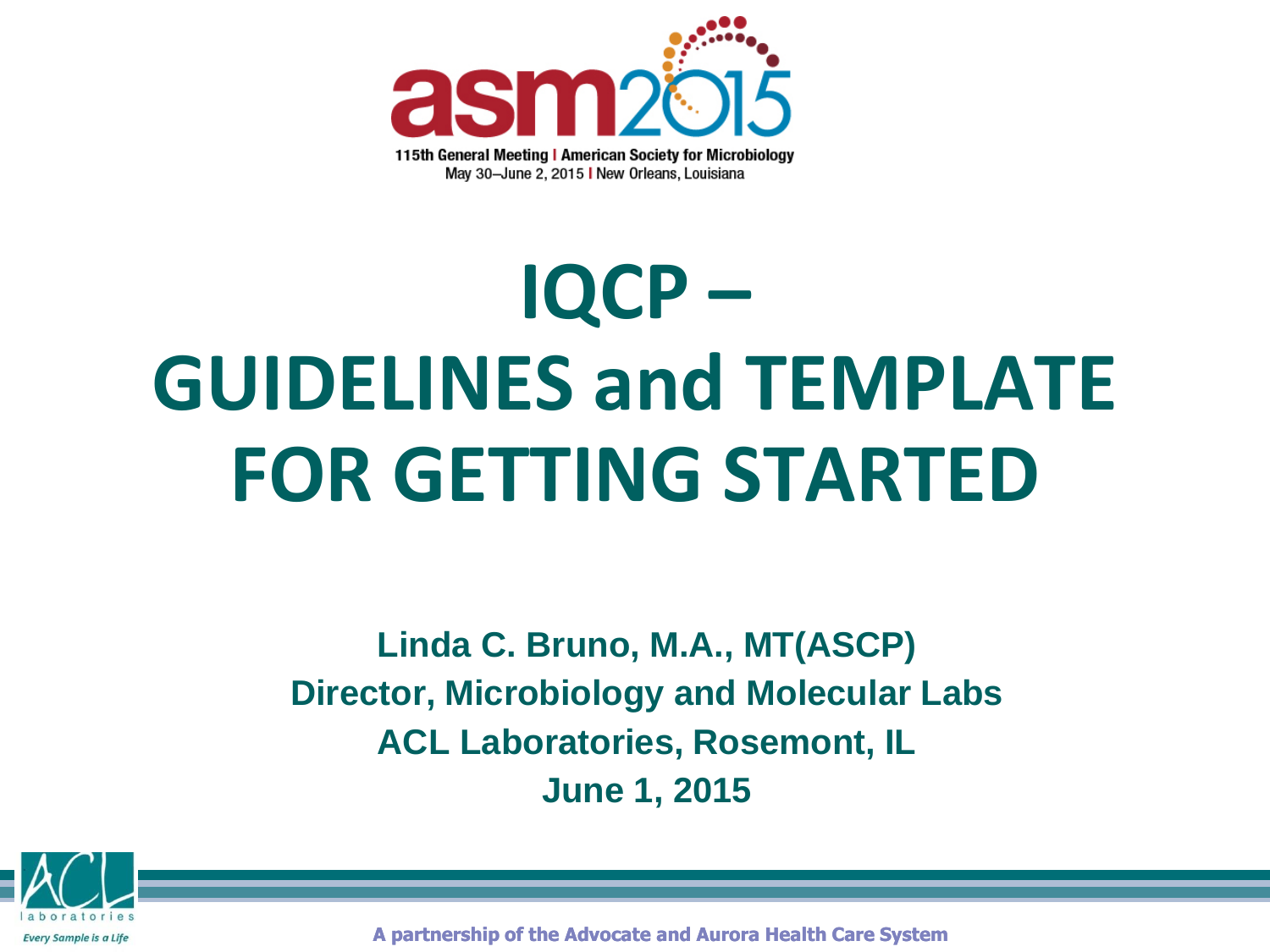#### **Disclosures**

- No disclosures

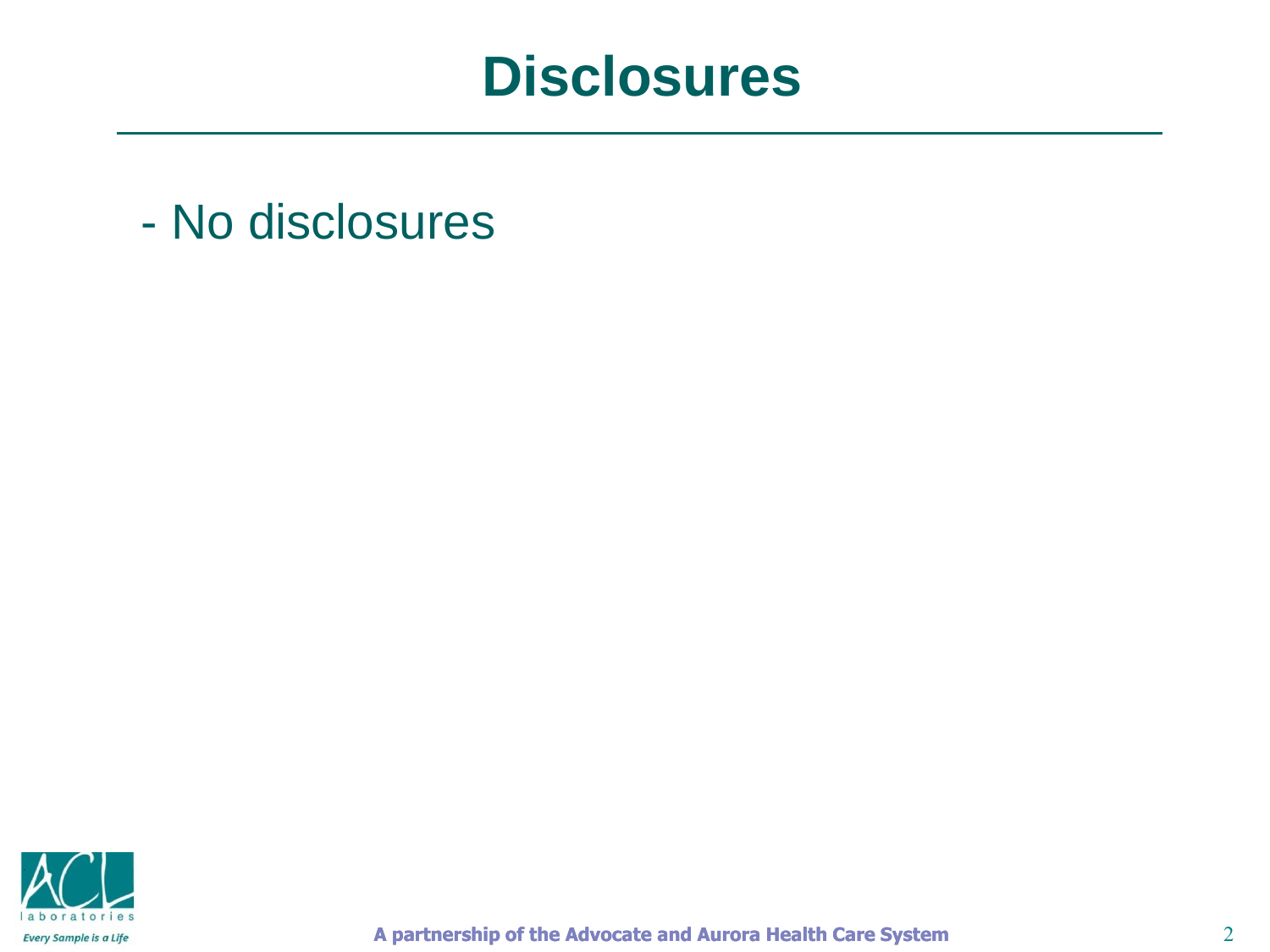**≻IQCP applications in Microbiology** Current and future CMS QC standards for Microbiology **≻Getting started on sample IQCP** template

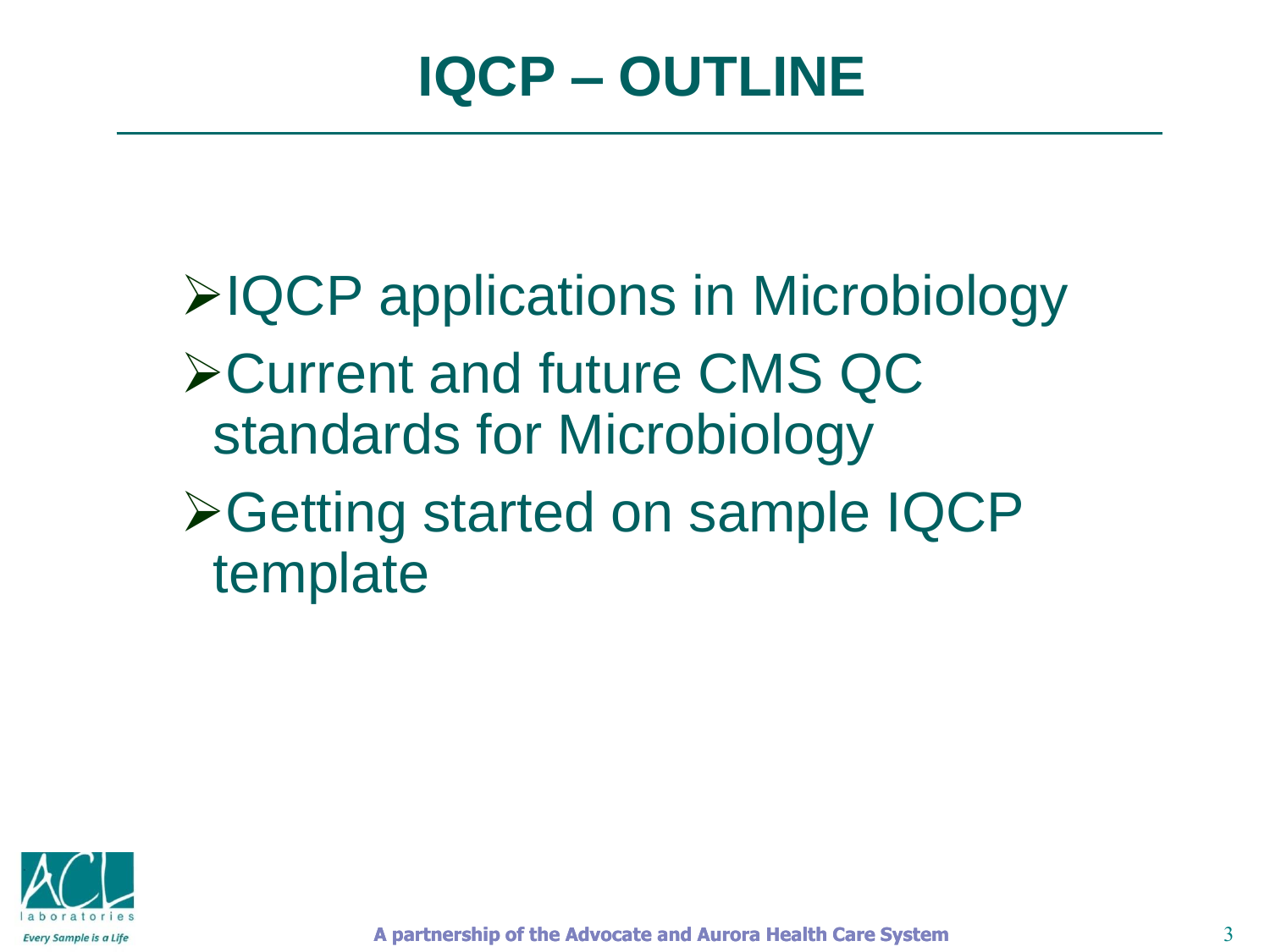#### **GOING AWAY 12/31/2015 Equivalent Quality Control (EQC) Aka: QC performed once every 30 days and any frequency other than each day of patient testing**

# **COMING 1/1/2016**

# **Individualized Quality Control Plan (IQCP) Aka: QC frequency will need to be determined based on IQCP Risk Assessment**



**A partnership of the Advocate and Aurora Health Care System**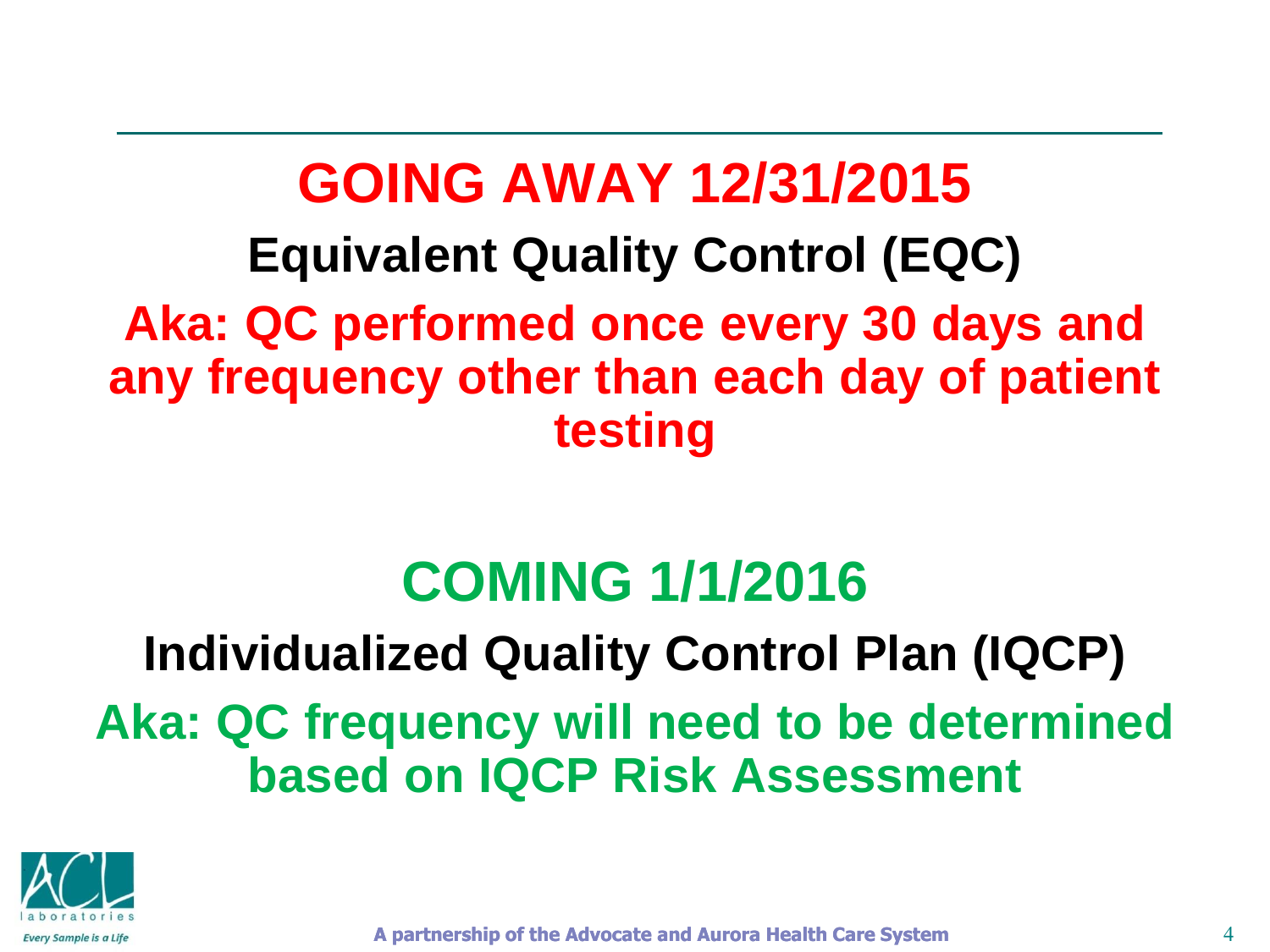**IQCP Applications in Microbiology?** 



**A partnership of the Advocate and Aurora Health Care System**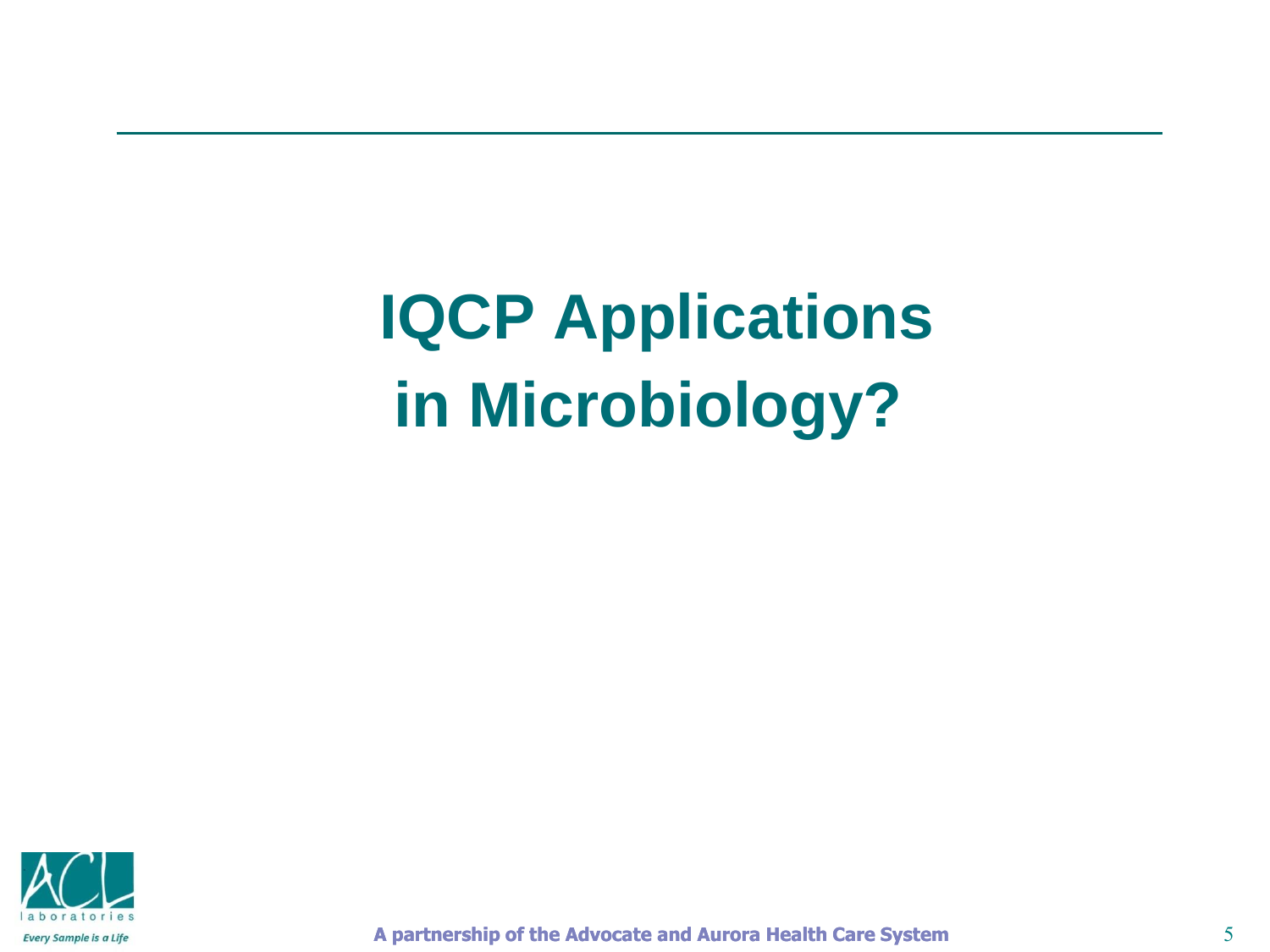# **Microbiology – Test Systems where IQCP May Apply**

All QC not performed each day of testing for **NON-WAIVED** tests:

- ID systems (M50 Streamline), including Yeast ID systems
- **►** Sensitivity testing (eg Vitek, MicroScan, Etests, Disk diffusion testing)
- ▶ Rapid/Direct antigen kits (eg Rotavirus, RSV, Strep A, Legionella Urinary Antigen, Strep pneumoniae urinary Antigen, Flu)
- **EXA Reagent tests (Refer to current CMS reqs)**
- Exempt Culture Media
- $\triangleright$  Rapid Molecular tests (eg Illumigene, BioFire, Cepheid)

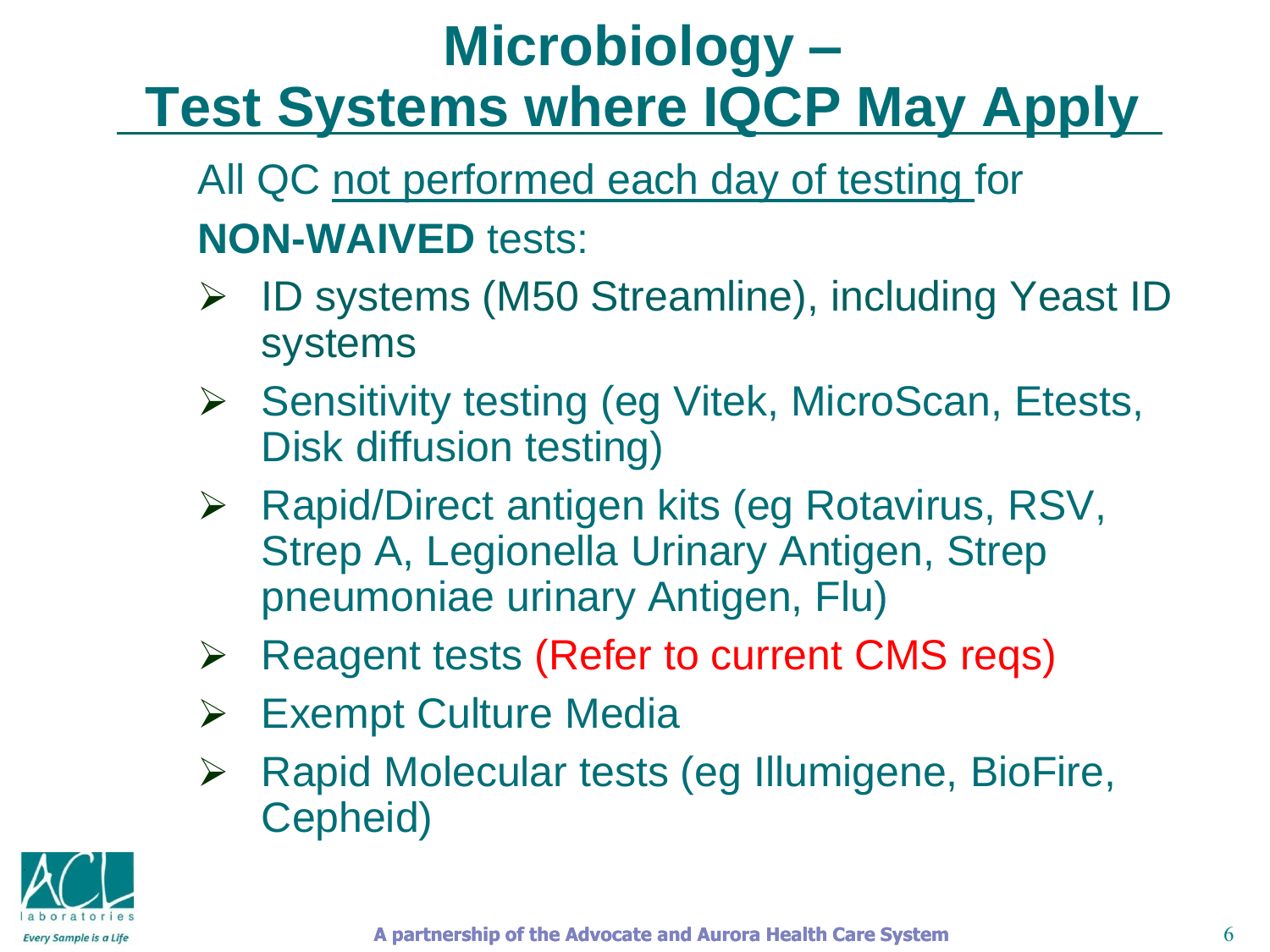# **Let's look what is in CMS/CLIA Standards And What CLSI documents are being DELETED from the Standards**



**A partnership of the Advocate and Aurora Health Care System**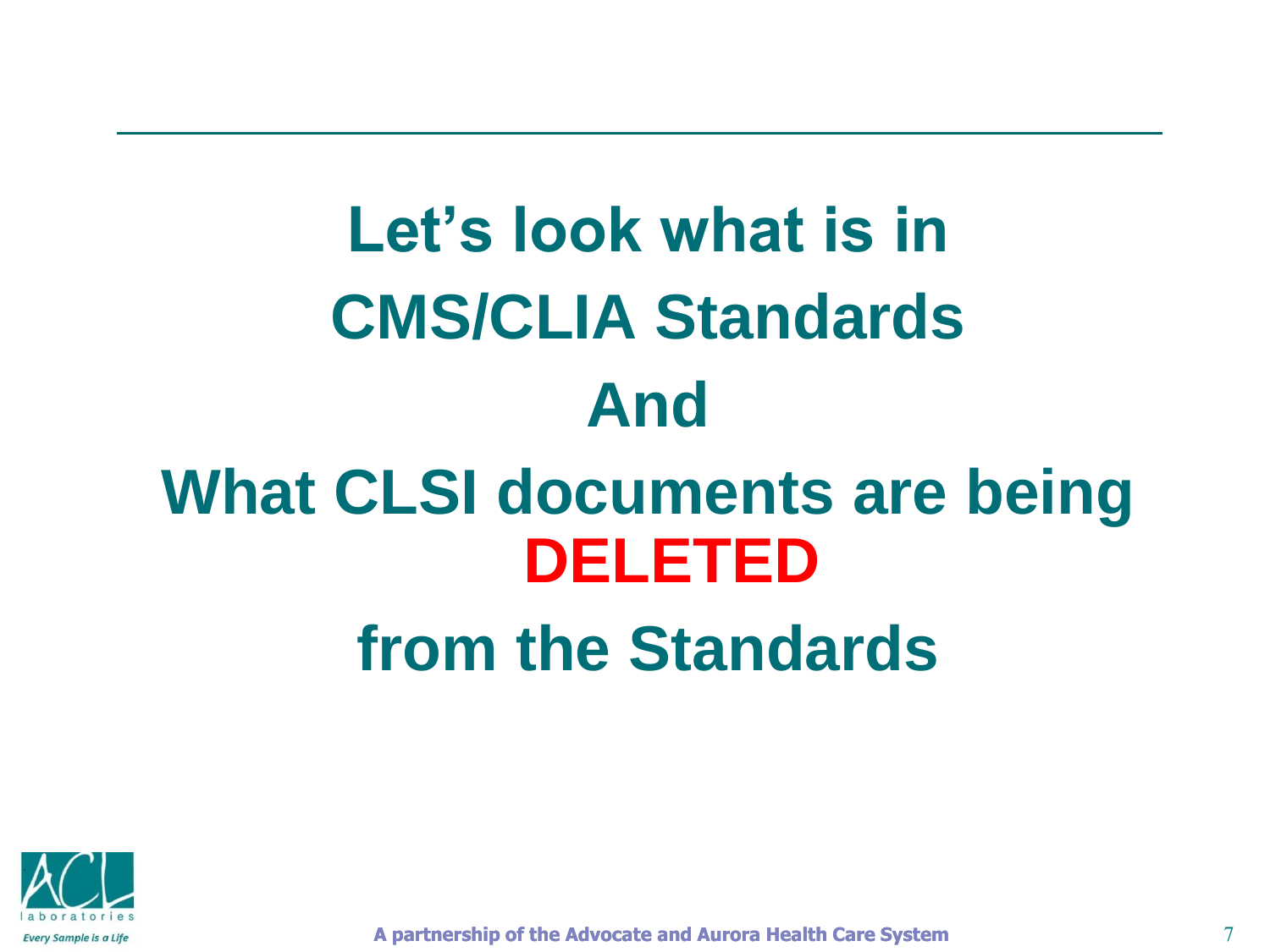| *SubPart K -<br><b>Quality System for Nonwaived Testing</b> |                                           | QC<br>Pos | <b>Neg</b> |
|-------------------------------------------------------------|-------------------------------------------|-----------|------------|
|                                                             | QC Frequency: Each day of use             |           |            |
| D5473 493.1256                                              | AFB Stains (eg Kinyoun,<br>Ziehl-Neelsen) | Yes       | Yes        |
| D5501 493.1261                                              | Beta-lactamase other<br>than Cefinase     | Yes       | Yes        |

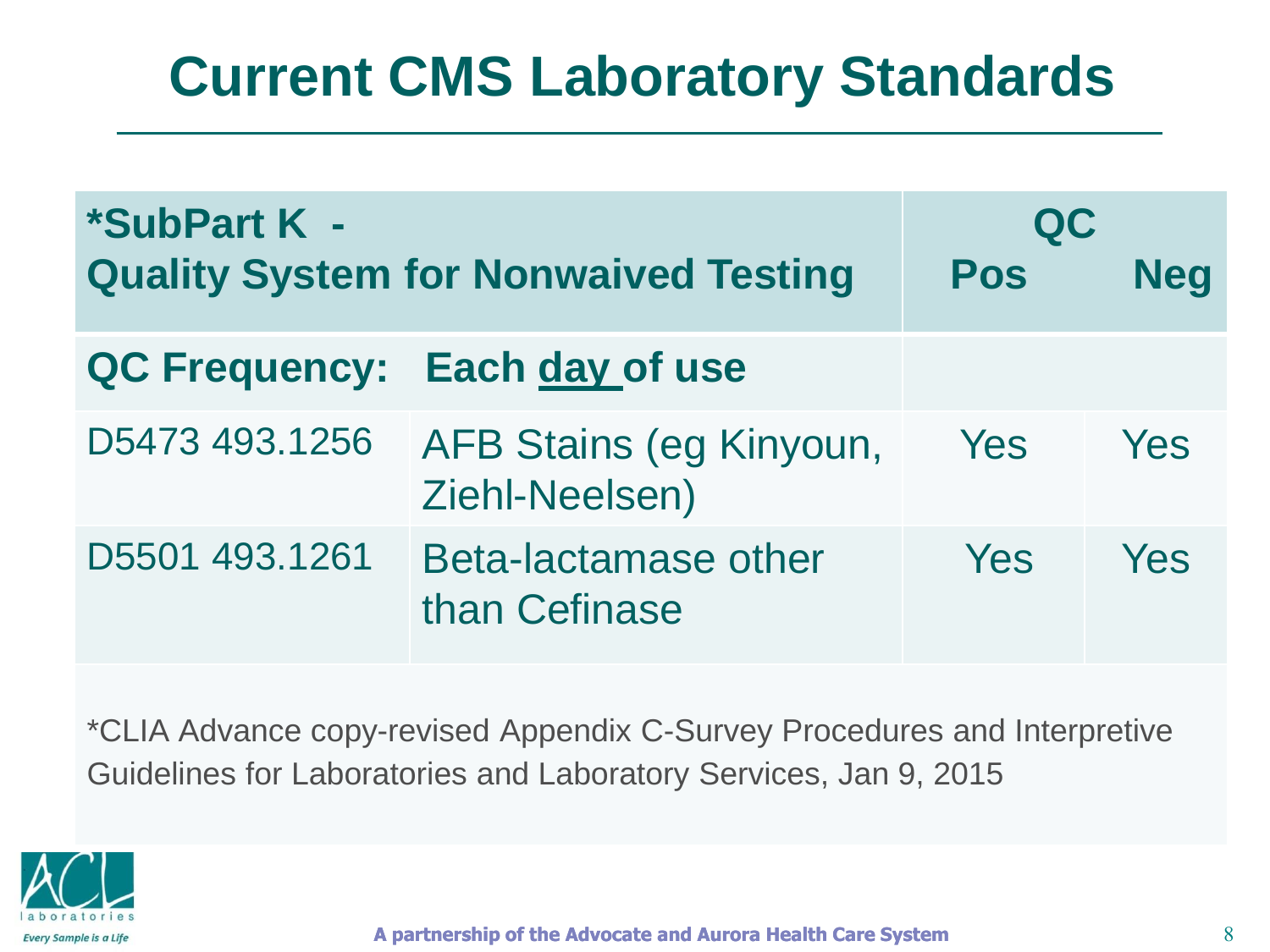| *SubPart K -<br><b>Quality System for Nonwaived Testing</b> |                                                                                                   | QC<br><b>Pos</b> | <b>Neg</b> |
|-------------------------------------------------------------|---------------------------------------------------------------------------------------------------|------------------|------------|
|                                                             | QC Frequency: Each time of use                                                                    |                  |            |
| D5475 493.1256                                              | <b>Fluorescent stains</b><br>(includes fluorochrome)<br>AFB) and<br>immunohistochemical<br>stains | <b>Yes</b>       | Yes        |

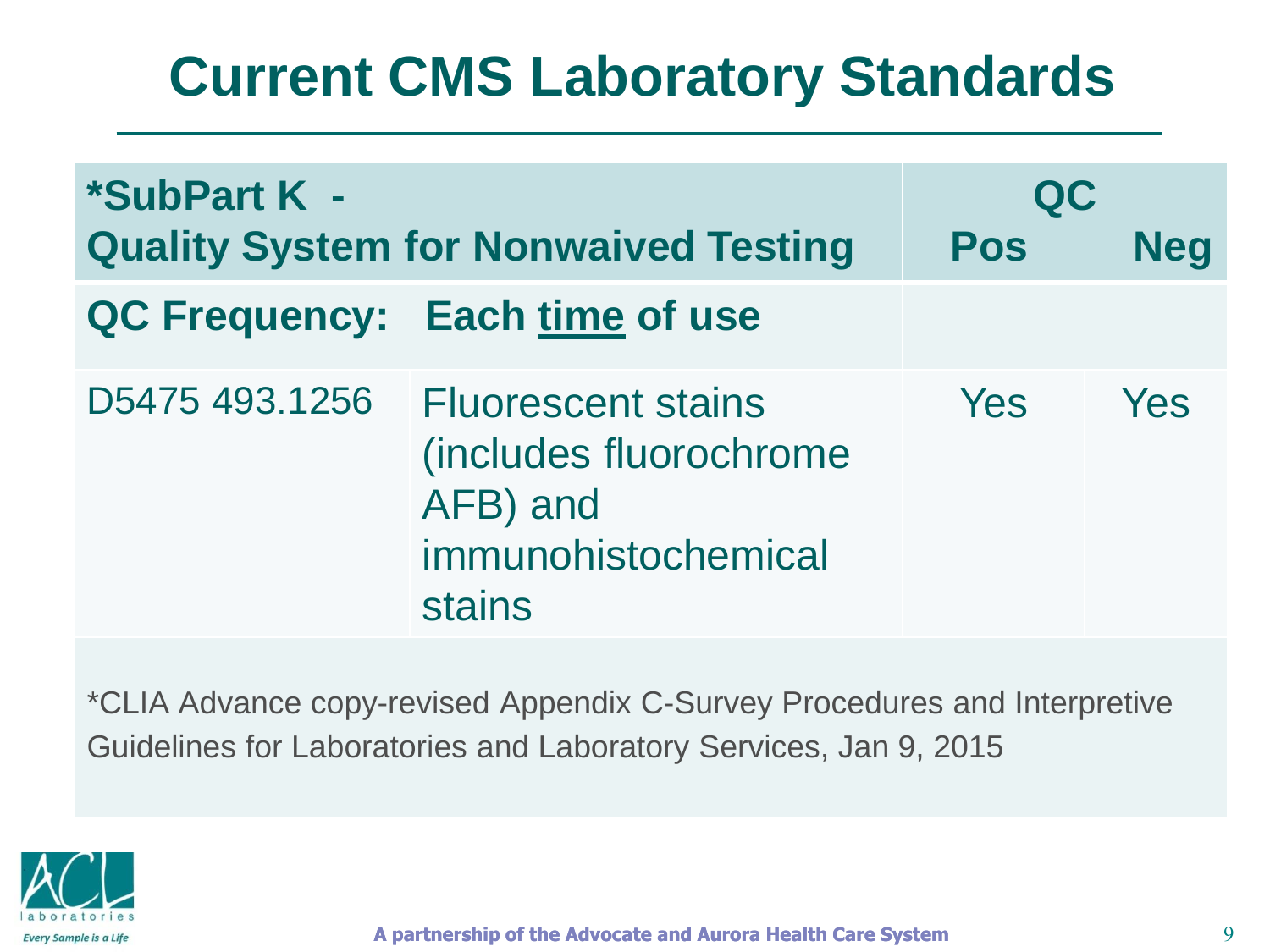| *SubPart K -<br><b>Quality System for Nonwaived Testing</b> |                                     | QC<br>Pos | <b>Neg</b>     |
|-------------------------------------------------------------|-------------------------------------|-----------|----------------|
| <b>QC Frequency:</b>                                        | Each new batch, lot #, and shipment |           |                |
| D5471 493.1256<br>(e)(1)                                    | <b>Bacitracin</b>                   | Yes       | Yes            |
|                                                             | <b>Catalase</b>                     | Yes       | Yes            |
|                                                             | <b>Cefinase</b>                     | Yes       | Yes            |
|                                                             | Coagulase plasma                    | Yes       | Yes            |
|                                                             | <b>Germ Tube test</b>               | Yes       | N <sub>0</sub> |

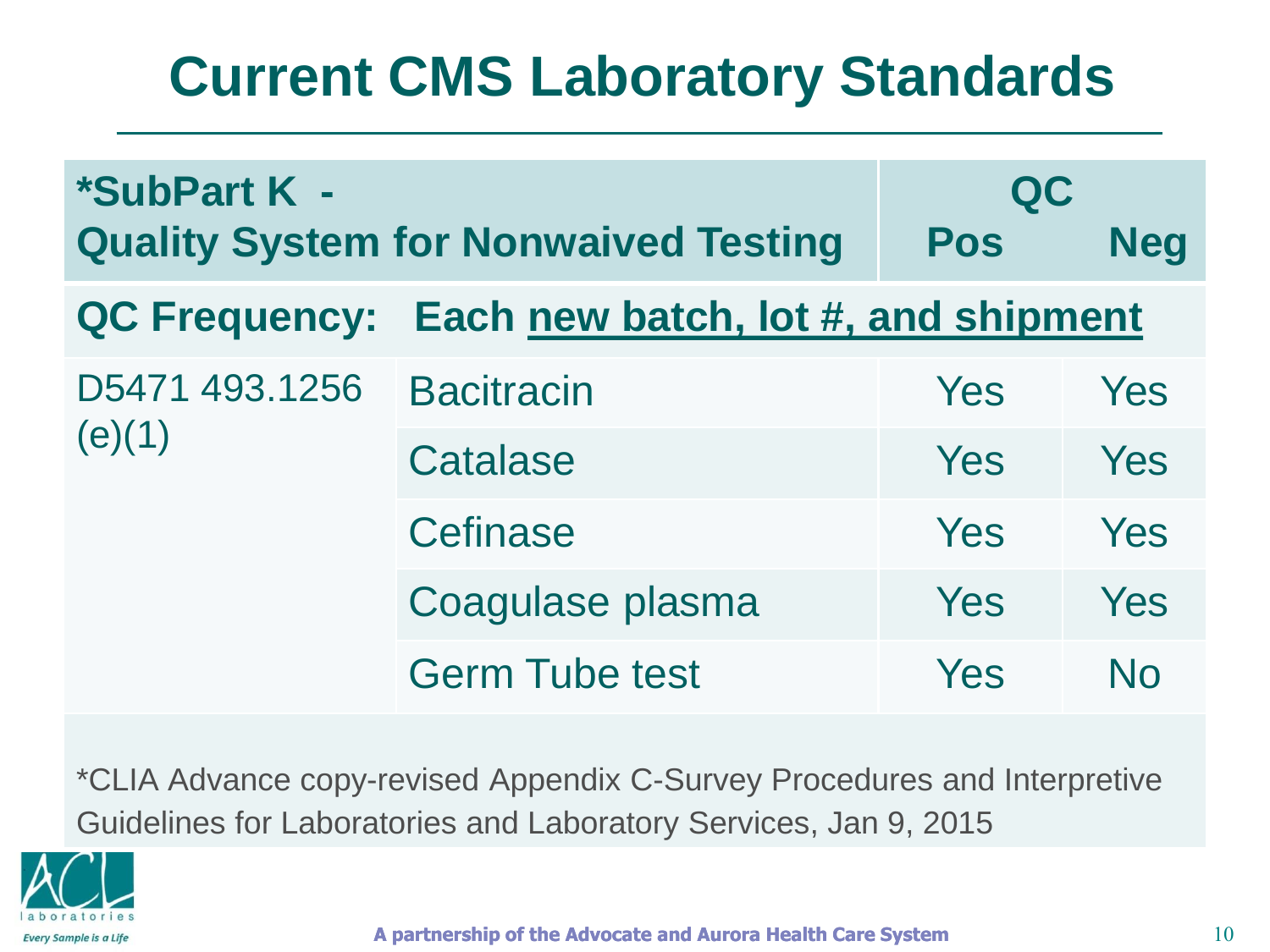| *SubPart K -                  |                                                   | QC  |            |
|-------------------------------|---------------------------------------------------|-----|------------|
|                               | <b>Quality System for Nonwaived Testing</b>       | Pos | <b>Neg</b> |
|                               | QC Frequency: Each new batch, lot #, and shipment |     |            |
| D5471 493.1256 ONPG<br>(e)(1) |                                                   | Yes | Yes        |
|                               | Optochin                                          | Yes | Yes        |
|                               | Oxidase                                           | Yes | Yes        |
|                               | Spot indole                                       | Yes | Yes        |
|                               | X and V factor strips<br>and disks                | Yes | <b>No</b>  |

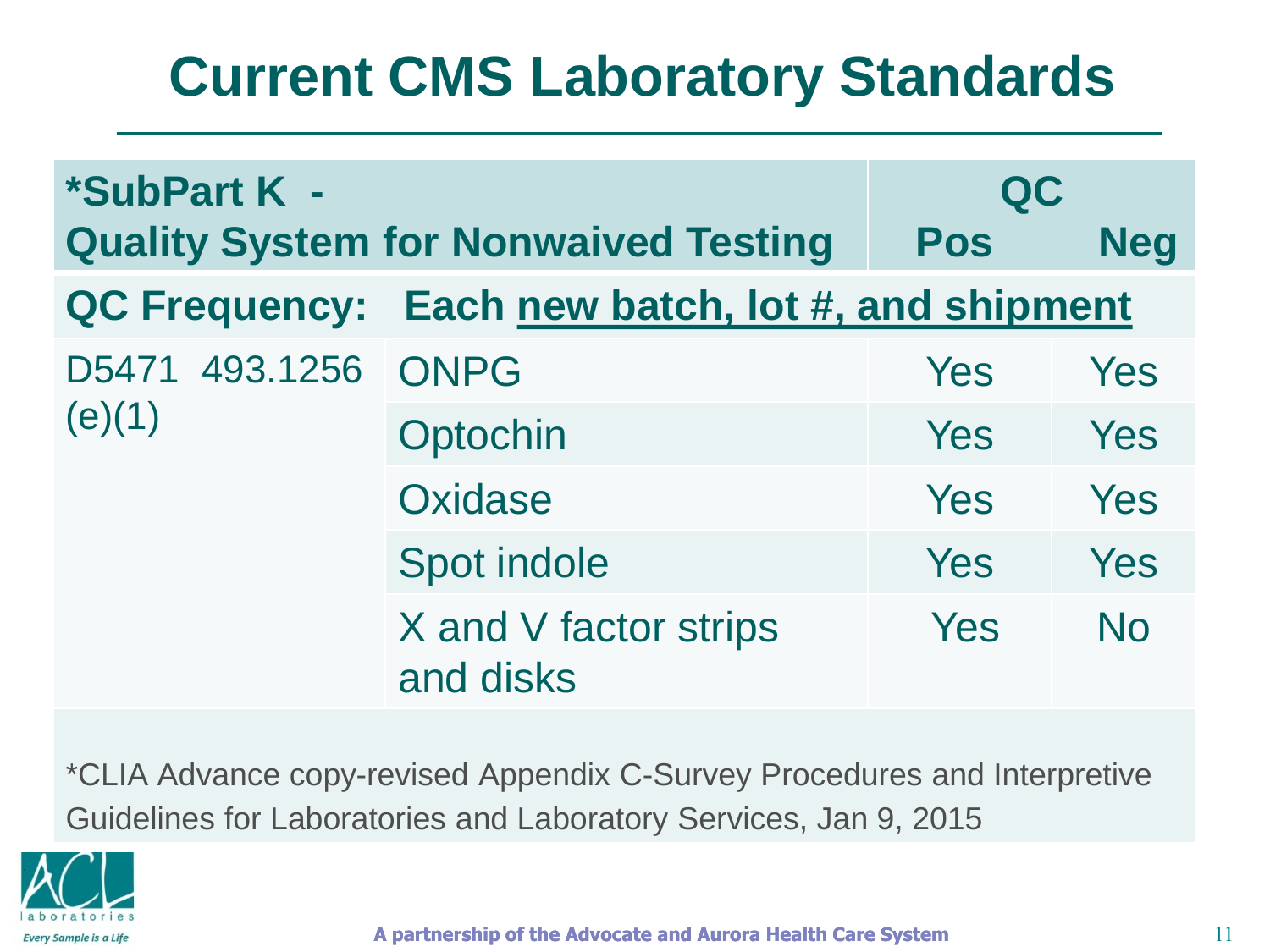# **CLSI M50 being DELETED from CMS Laboratory Standards**

| *SubPart K -   |                               |                                                                                                                                                                                                                     | QC  |            |
|----------------|-------------------------------|---------------------------------------------------------------------------------------------------------------------------------------------------------------------------------------------------------------------|-----|------------|
|                |                               | <b>Quality System for Nonwaived Testing</b>                                                                                                                                                                         | Pos | <b>Neg</b> |
|                | <b>QC Frequency:</b>          | Each new lot # and shipment                                                                                                                                                                                         |     |            |
| D5471 493.1256 | <b>Identification systems</b> | Yes                                                                                                                                                                                                                 | Yes |            |
| (e)(1)         |                               | Check (systems using two or more<br>substrates or two or more reagents, or a<br>combination) when prepared or opened<br>for positive and negative reactivity of<br>each substrate (includes mycology ID<br>systems) |     |            |

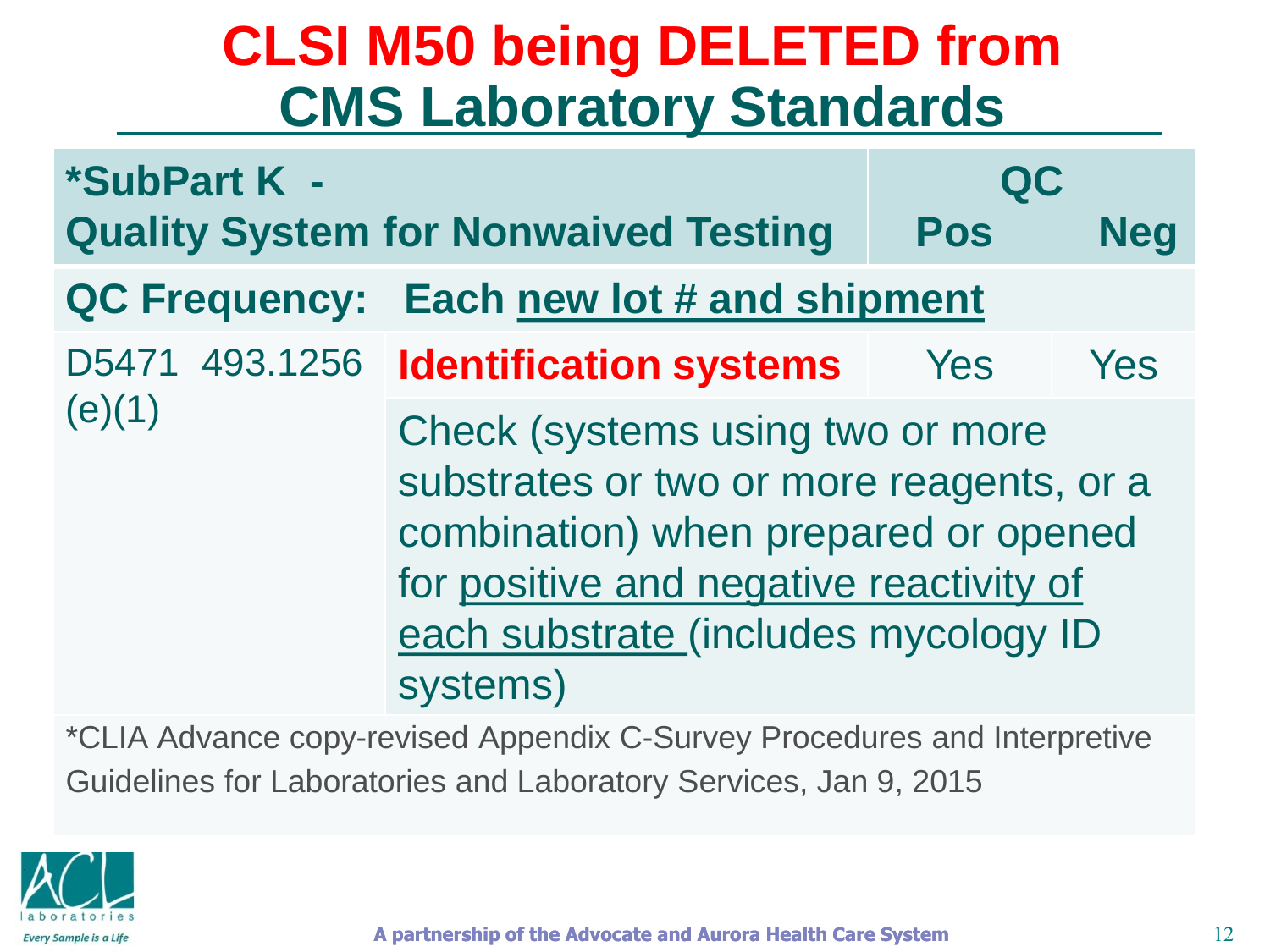# DELETED from CMS/CLIA

- CLSI M50 Quality Control for Commercial Microbial Identification **Systems**
- Are you doing Stream-line QC ?
- If so, to continue stream-line QC you will need to do an IQCP

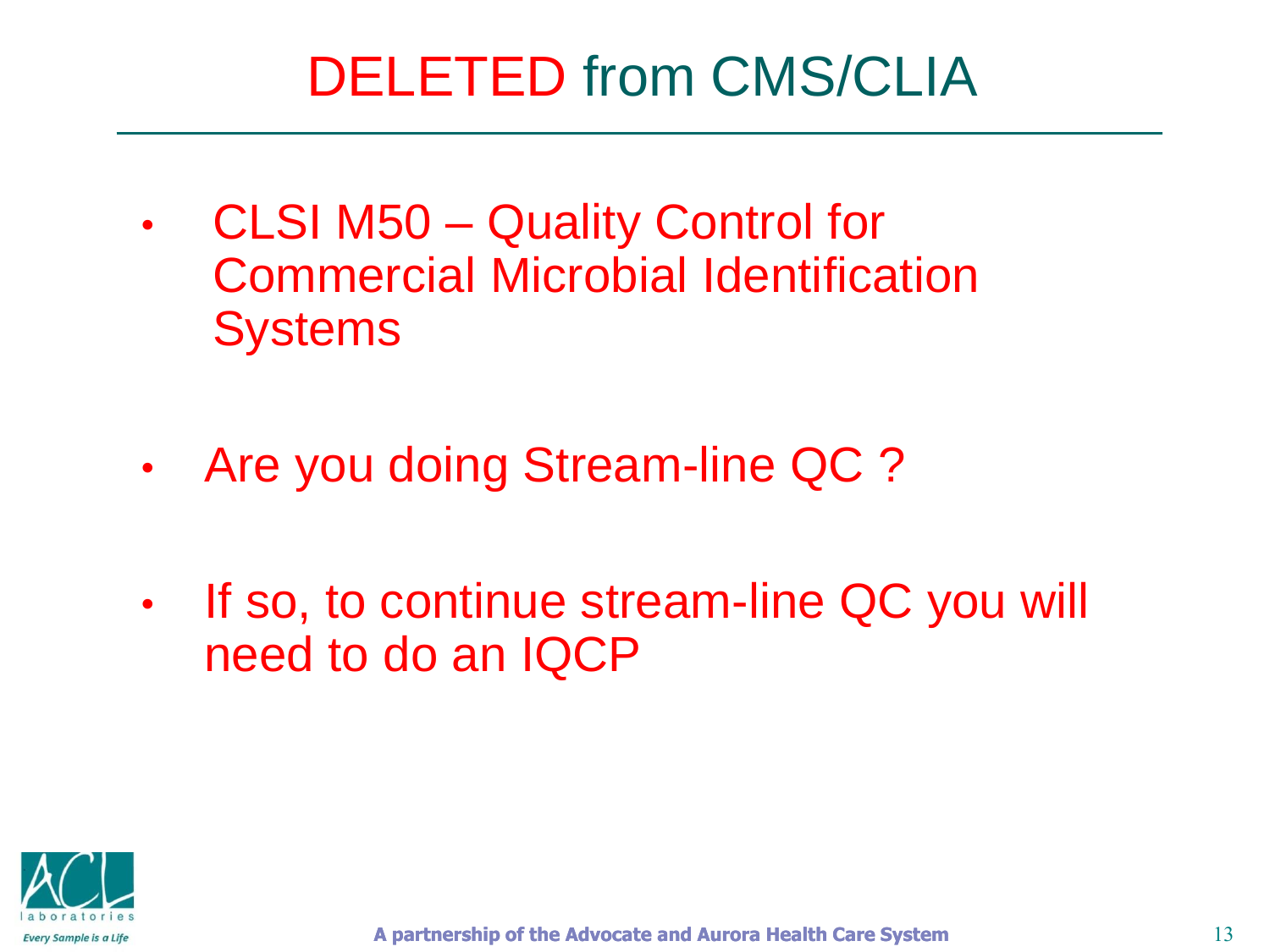# **CLSI M22 being DELETED from CMS Laboratory Standards**

| *SubPart K -                                                                                       | <b>Quality System for Nonwaived Testing</b>                                                                                                                                                                              | <b>Checks</b> |  |  |
|----------------------------------------------------------------------------------------------------|--------------------------------------------------------------------------------------------------------------------------------------------------------------------------------------------------------------------------|---------------|--|--|
| QC Frequency: Each new batch, lot #, and shipment –<br>check before or concurrent with initial use |                                                                                                                                                                                                                          |               |  |  |
| D5477 493.1256 Media                                                                               |                                                                                                                                                                                                                          |               |  |  |
| (e)(4)                                                                                             | - Sterility<br>- Ability to support growth<br>Select or inhibit specific organisms<br>e i<br><b>Produce biochemical response</b><br>$\frac{1}{2}$ , $\frac{1}{2}$<br>Documentwhen<br>and the<br>compromiseddeterioration |               |  |  |
| *CLIA Advance copy-revised Appendix C-Survey Procedures and Interpretive                           |                                                                                                                                                                                                                          |               |  |  |

Guidelines for Laboratories and Laboratory Services, Jan 9, 2015

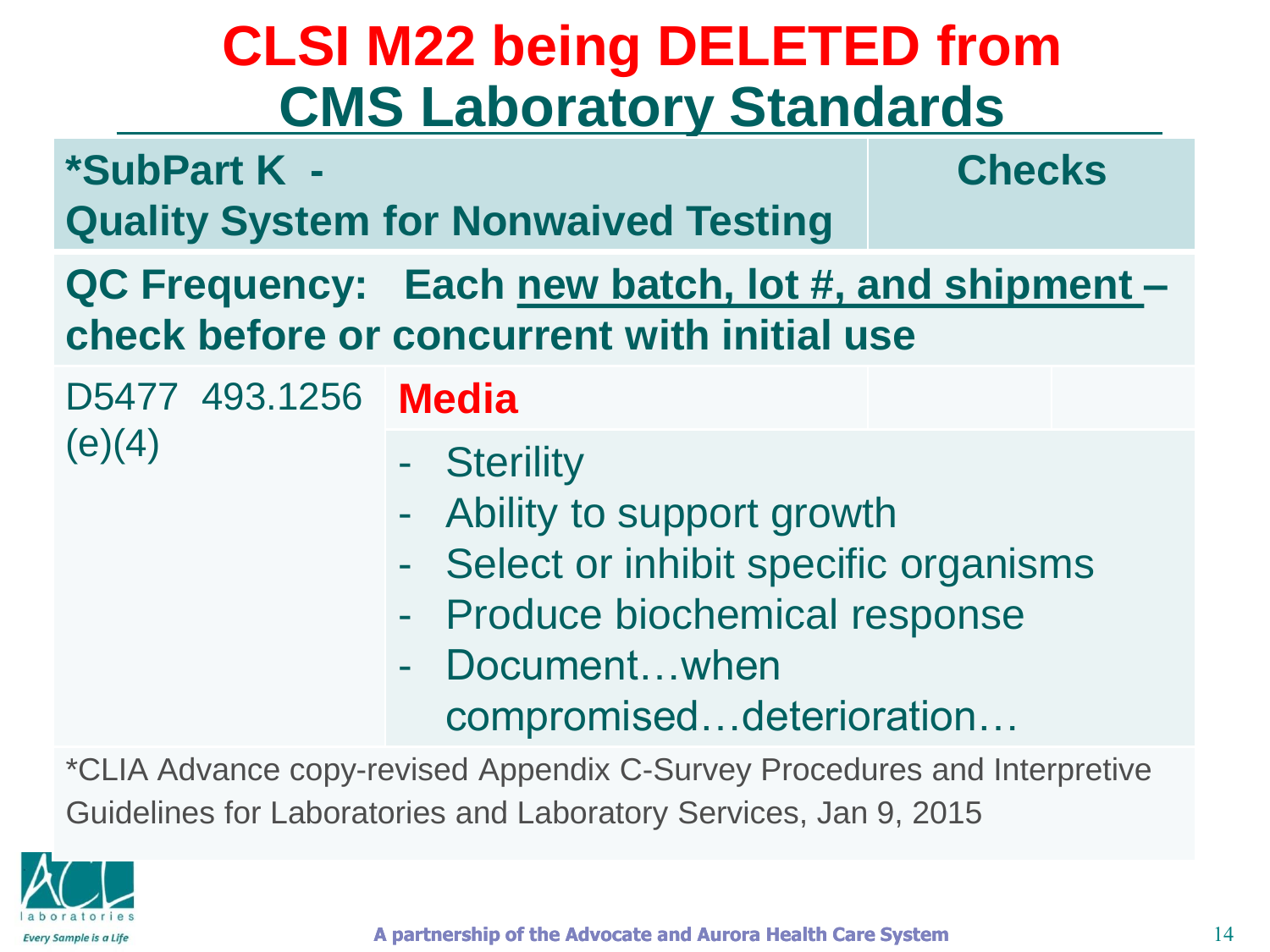# Deleted from CMS/CLIA

- CLSI M22 Quality Control for Commercially Prepared Microbiological Culture Media (since 1986)
- Exempt culture media listed in Table 1B of M22 will require IQCP (eg Blood agar, Thio broth, urease agar, blood culture media, CNA, MacConkey etc)
- NOTE: CMS does not distinguish between exempt and non-exempt culture media

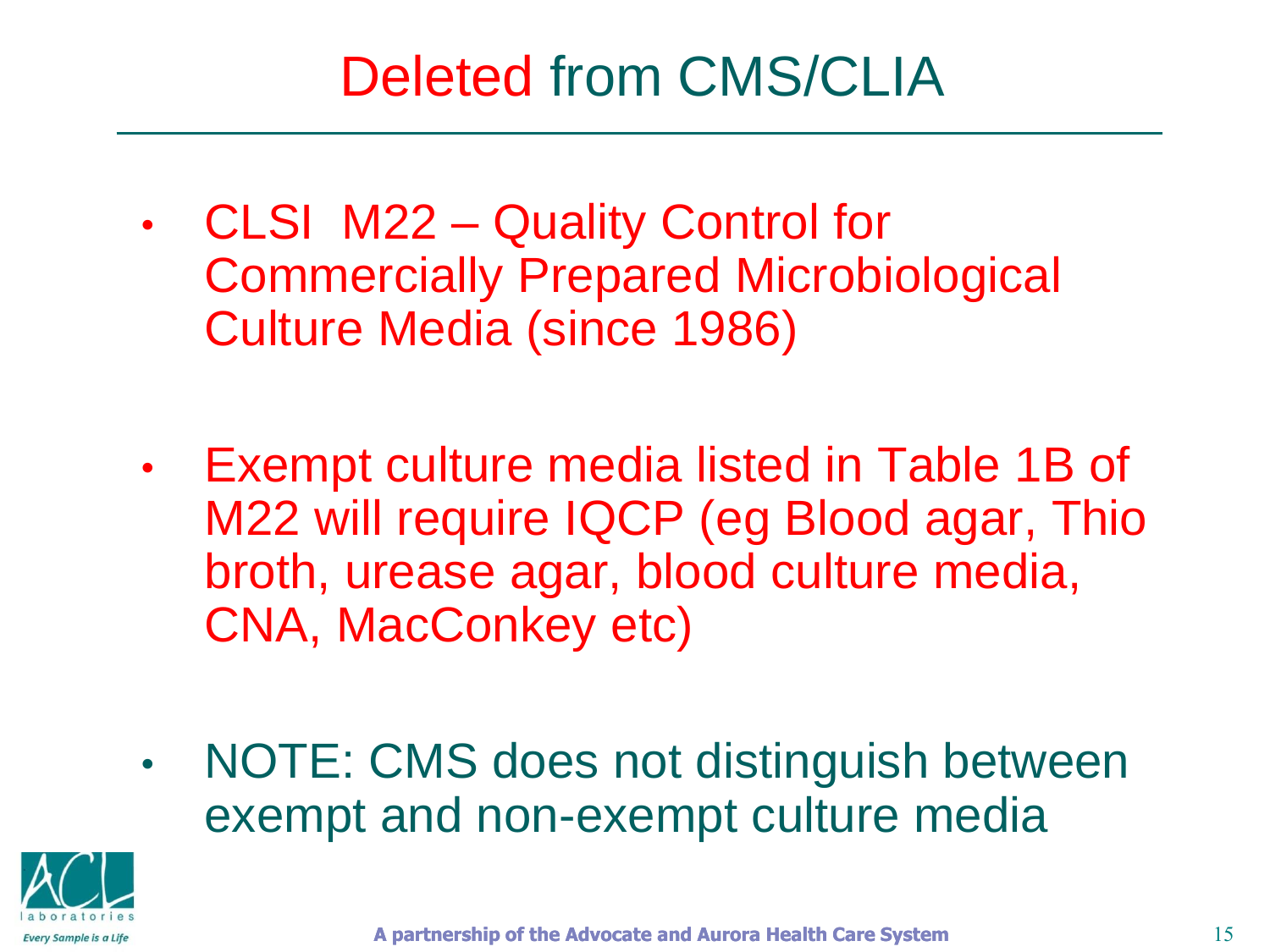| *SubPart K -<br><b>Quality System for Nonwaived Testing</b> |                                | QC<br><b>Pos</b> | <b>Neg</b> |
|-------------------------------------------------------------|--------------------------------|------------------|------------|
|                                                             | QC Frequency: Each week of use |                  |            |
| D5503 493.1261<br>(a)(2)                                    | <b>Gram stain</b>              | <b>Yes</b>       | Yes        |
|                                                             |                                |                  |            |
|                                                             |                                |                  |            |

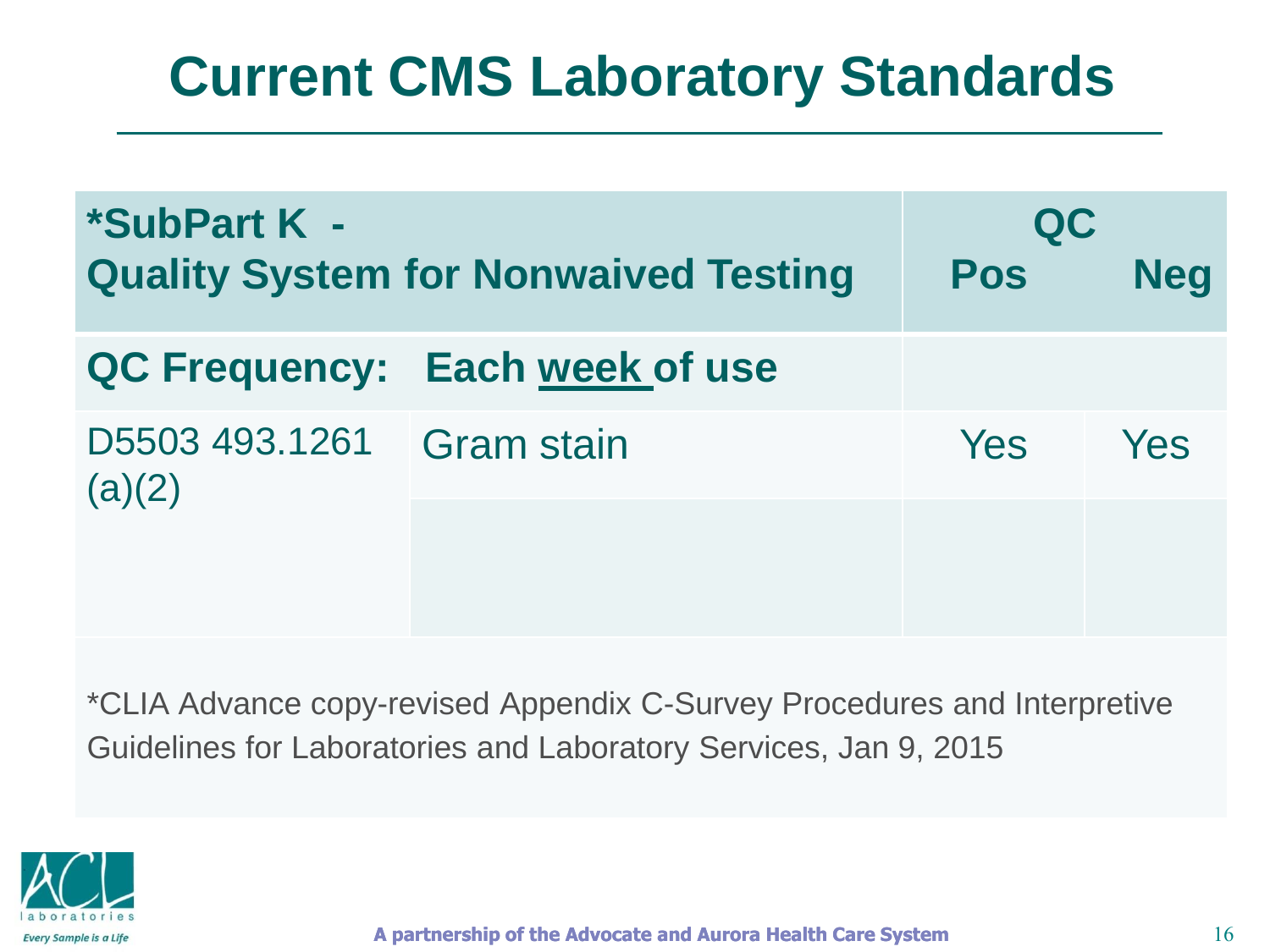| *SubPart K -<br><b>Quality System for Nonwaived Testing</b> |                                                                                 | QC<br><b>Pos</b> | <b>Neg</b> |
|-------------------------------------------------------------|---------------------------------------------------------------------------------|------------------|------------|
| <b>QC Frequency:</b><br>every 6 months                      | Each lot # and shipment, and once                                               |                  |            |
| D5505 493.1261<br>(a)(3)                                    | <b>Salmonella and Shigella</b><br>antisera, streptococcal<br>serotyping systems | Yes              | <b>Yes</b> |

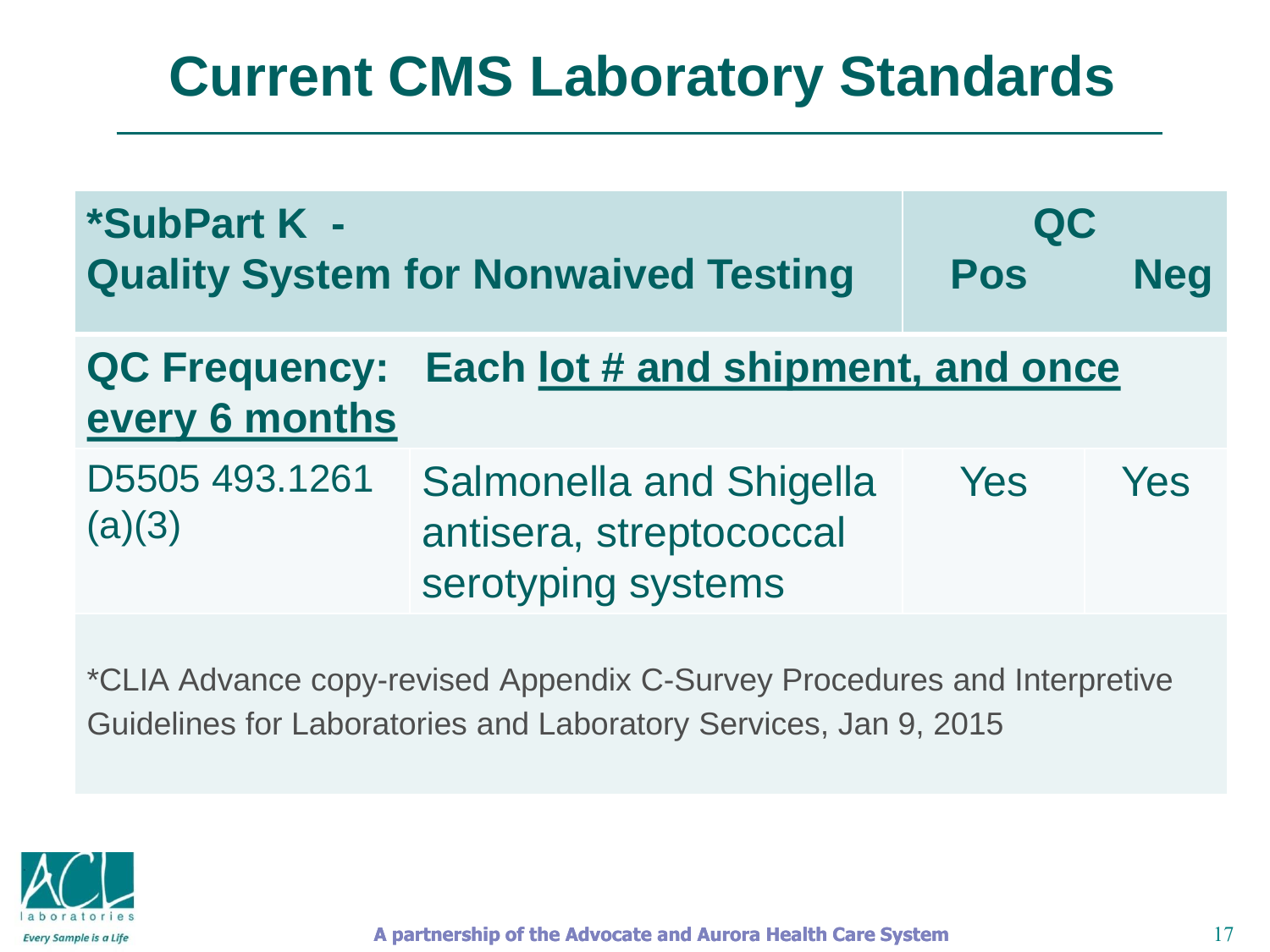# **CLSI M100 being DELETED from CMS Laboratory Standards**

| *SubPart K -<br><b>Quality System for Nonwaived Testing</b>                                                                        | QC<br><b>Organisms</b>                      |     |  |
|------------------------------------------------------------------------------------------------------------------------------------|---------------------------------------------|-----|--|
| QC Frequency: Each batch of media AND each lot #<br>and shipment of antimicrobial agents before, or<br>concurrent with initial use |                                             |     |  |
| D5507 493.1261<br>(b)                                                                                                              | <b>Antimicrobial</b><br>susceptibility test | Yes |  |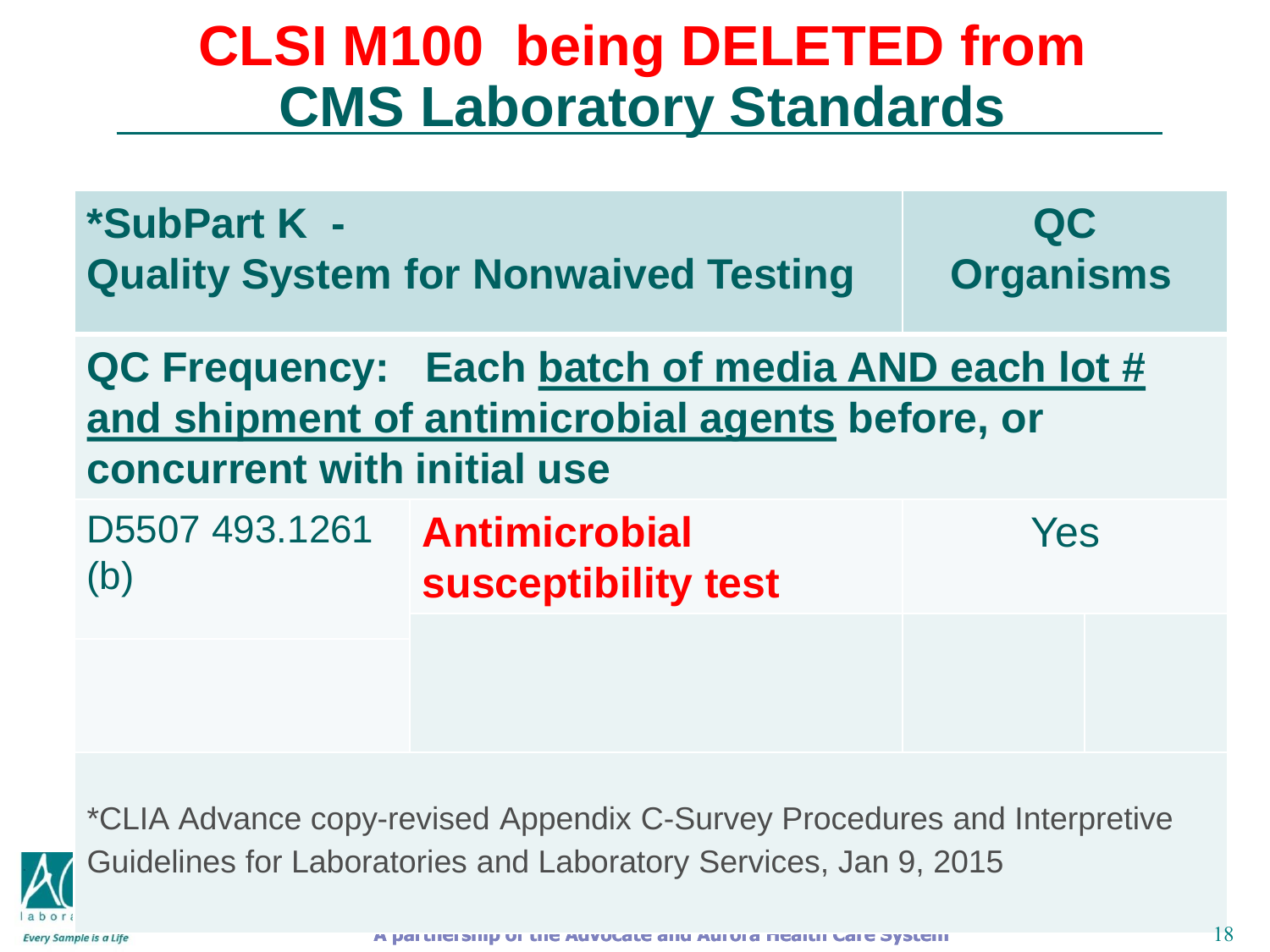# **CLSI M100 being DELETED from CMS Laboratory Standards**

**\*SubPart K - Quality System for Nonwaived Testing QC Organisms**

**QC Frequency: Each day tests are performed, must use appropriate control organisms to check procedure**

D5507 493.1261 **Antimicrobial**   $(b)(1)$ **susceptibility test** Yes

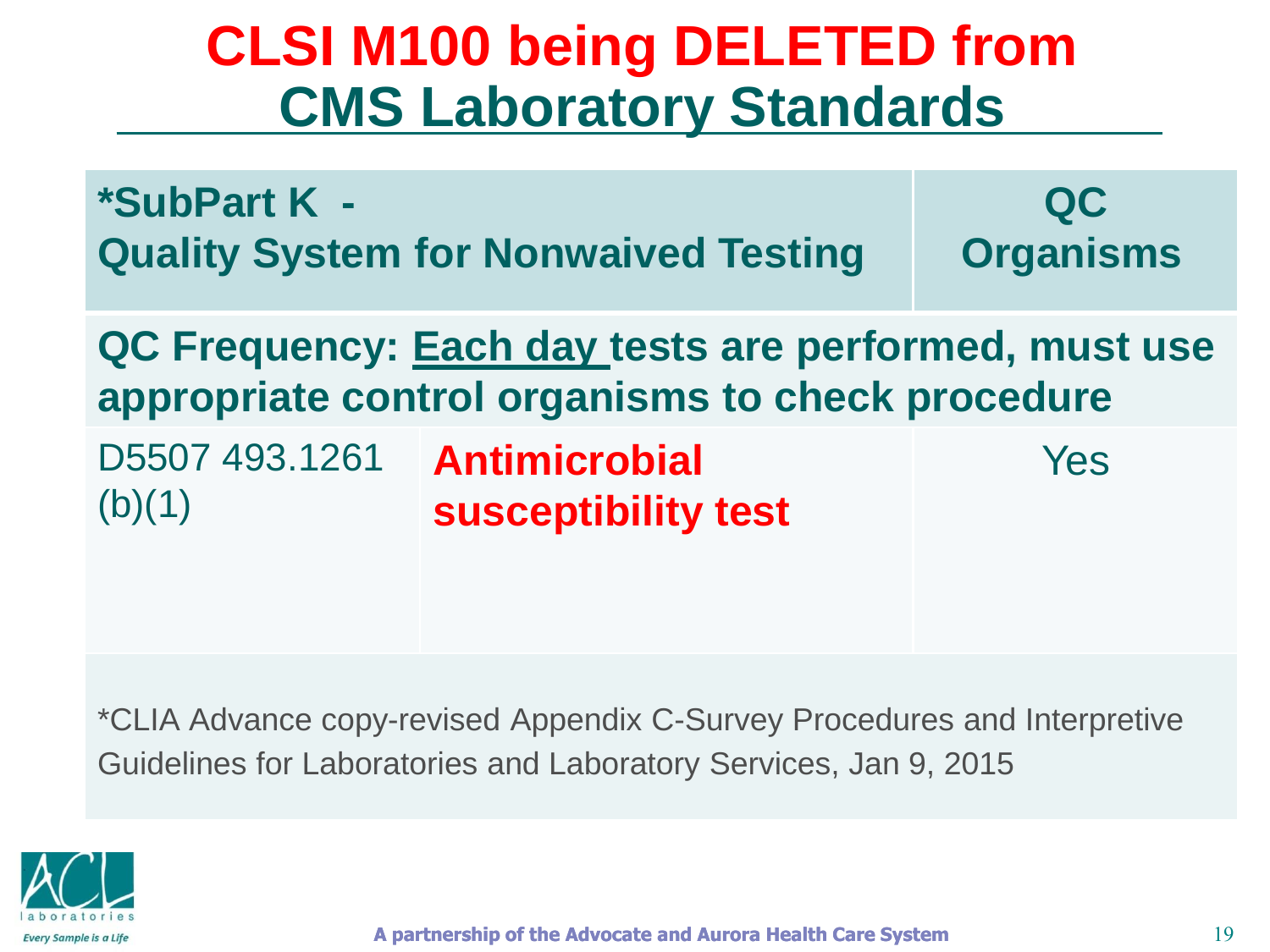# **Deleted from CMS/CLIA**

- CLSI M100 Performance Standards for Antimicrobial Susceptibility Testing
- All disk diffusion and MIC susceptibility testing with weekly QC will need IQCP
- Labs performing gradient MIC susceptibility testing with weekly QC will need IQCP

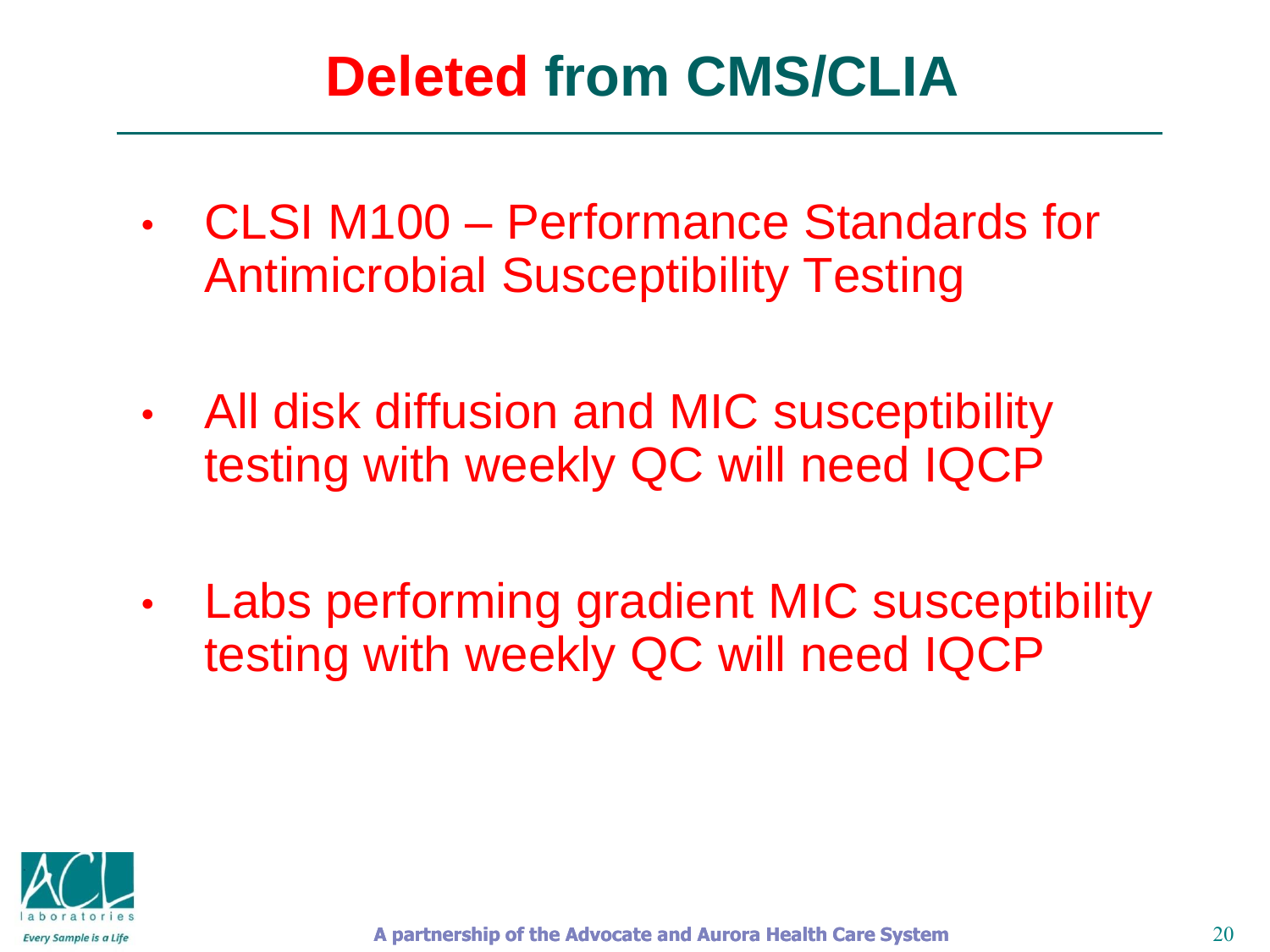# **CLSI References being DELETED CMS/CLIA Clinical Lab Standards**

- M100 Sensitivity QC
- M22 Media QC
- M50 Microbial ID Systems Streamline QC

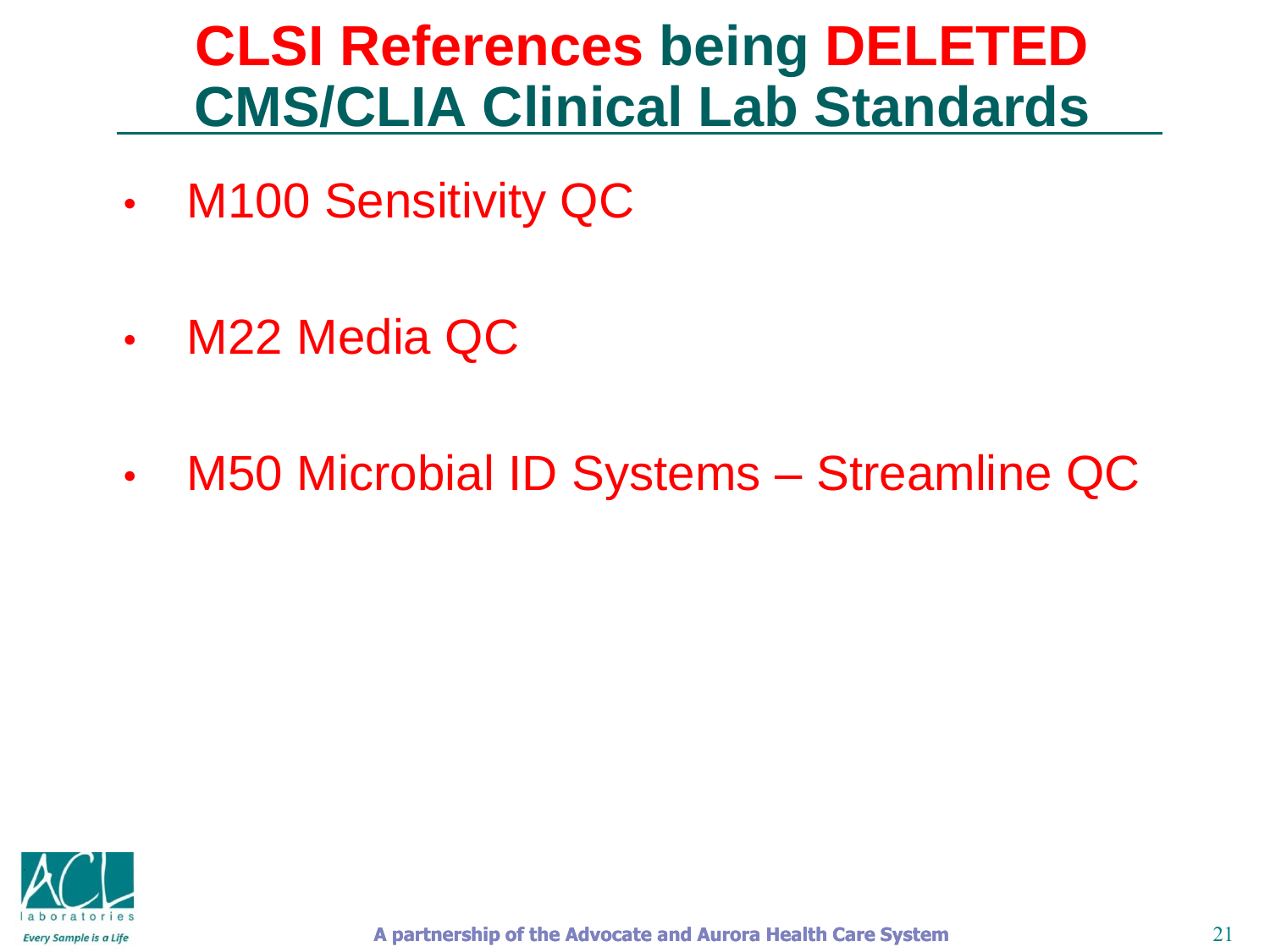### **Individualized Quality Control Plan (IQCP)**





**A partnership of the Advocate and Aurora Health Care System**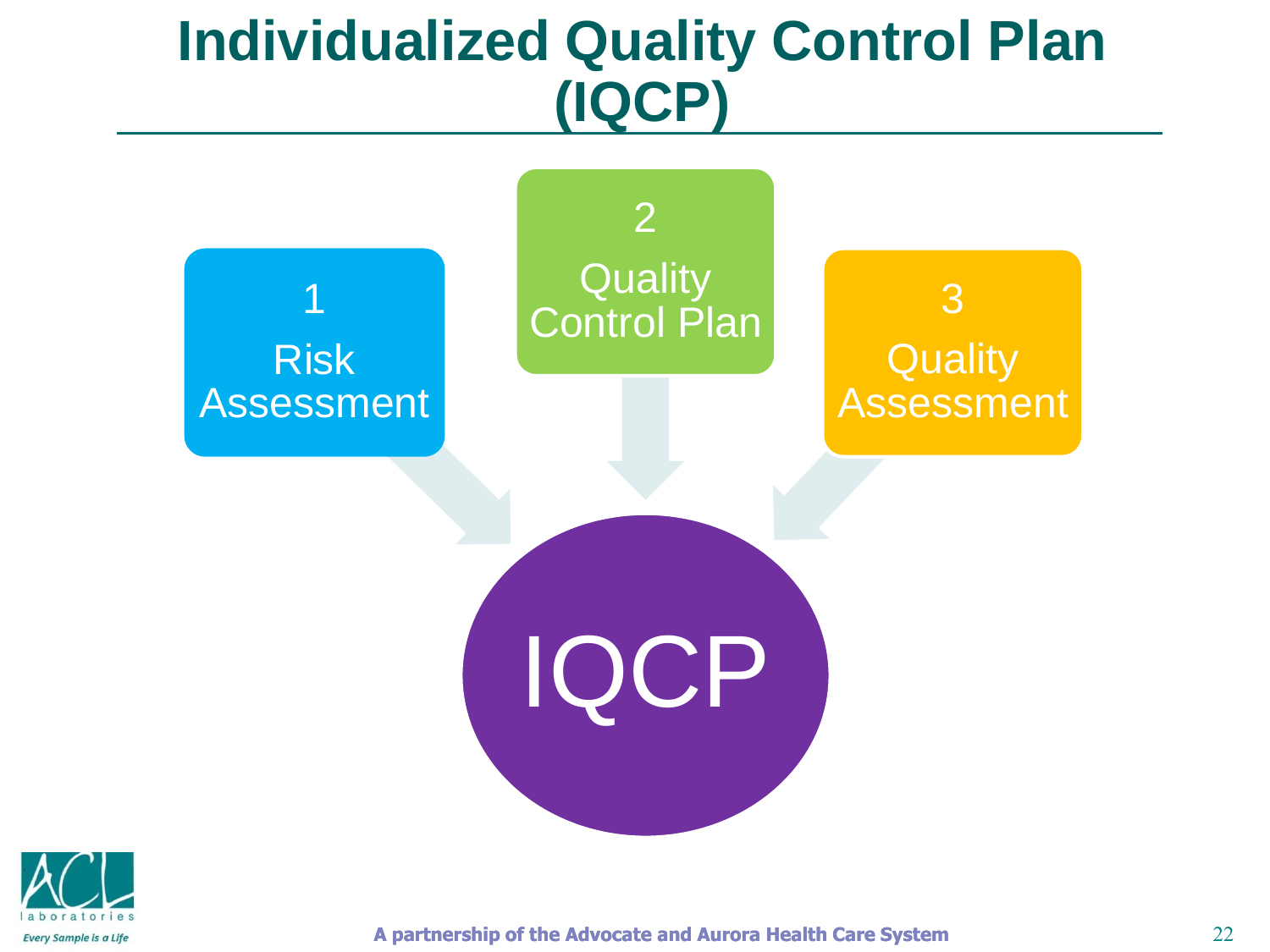# **Individualized Quality Control Plan (IQCP)**



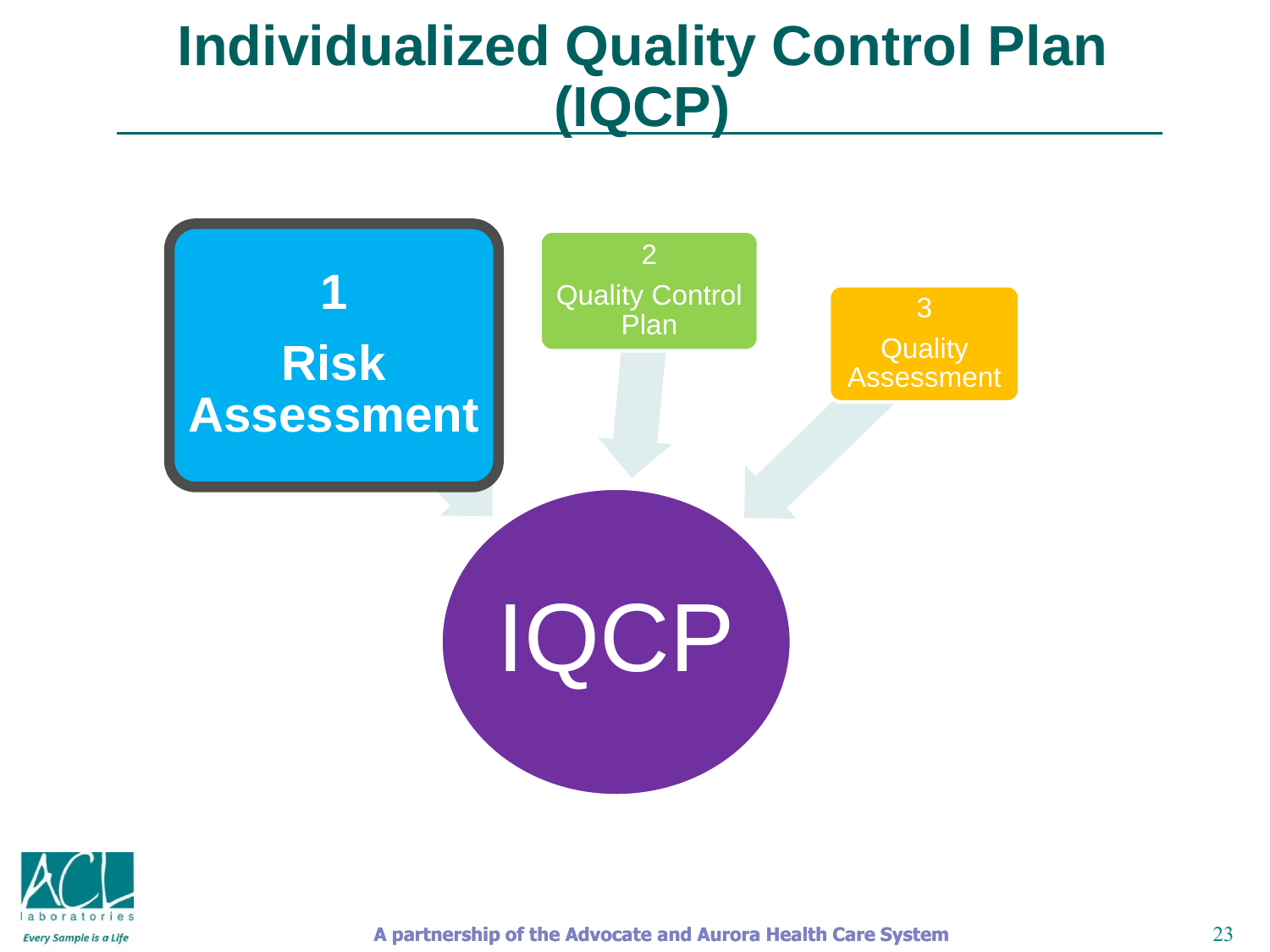# **IQCP – Risk Assessment (RA)**

#### 1. **Risk Assessment:**

Five components that MUST be covered are:

- **Specimen** (collection, transport, integrity, receiving, processing …)
- **Lab Environment** (temperature, humidity, power failure …)
- **Testing personnel** (training, competency, proficiency testing, staffing…)
- **Reagent/QC** (shipping, storage, preparation, expiration date …)
- **Test system** (sample failure, reagent failure, software failure, hardware failure..)
- **Test results** (transmission of results…)

NOTE:May be separated out from Test System

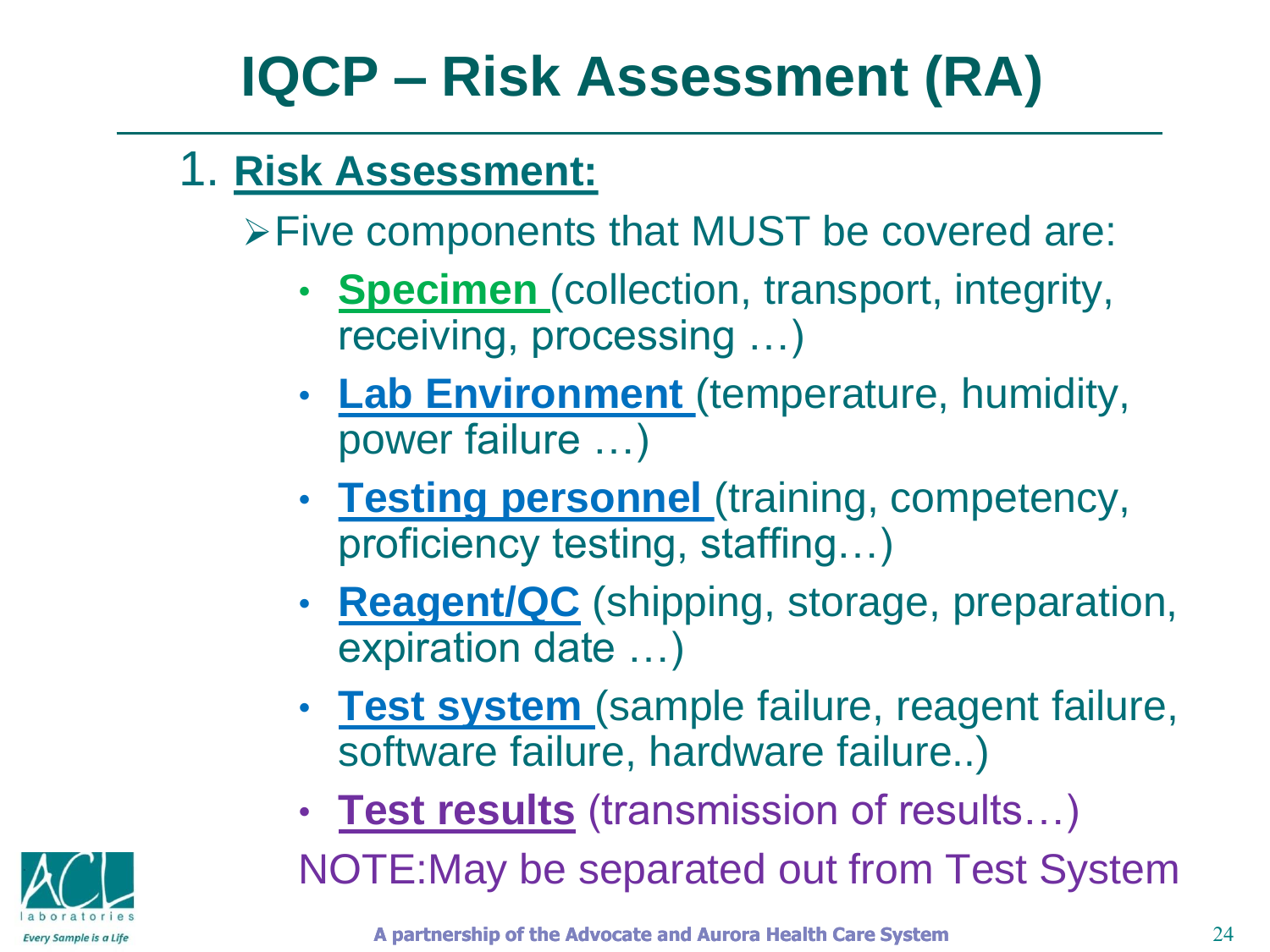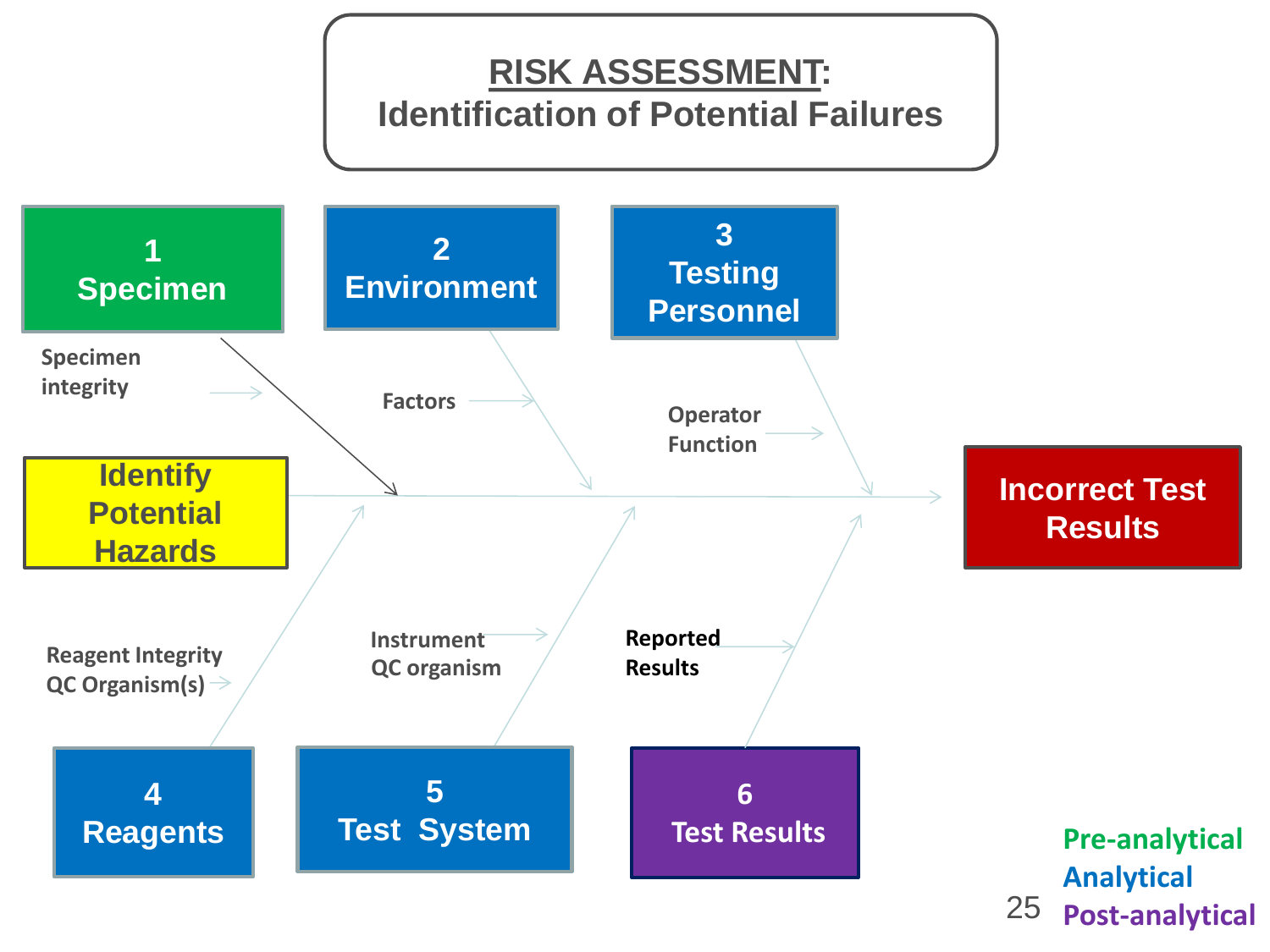Review all policies and procedures relating to:

- Patient identification
- Collection containers
- Specimen collection
- Specimen rejection criteria
- Labelling of containers
- Specimen volume
- Transport
- Storage
- **HOW OFTEN WERE THERE ERRORS? AND**
- **WHAT WAS SEVERITY OF PATIENT HARM?**



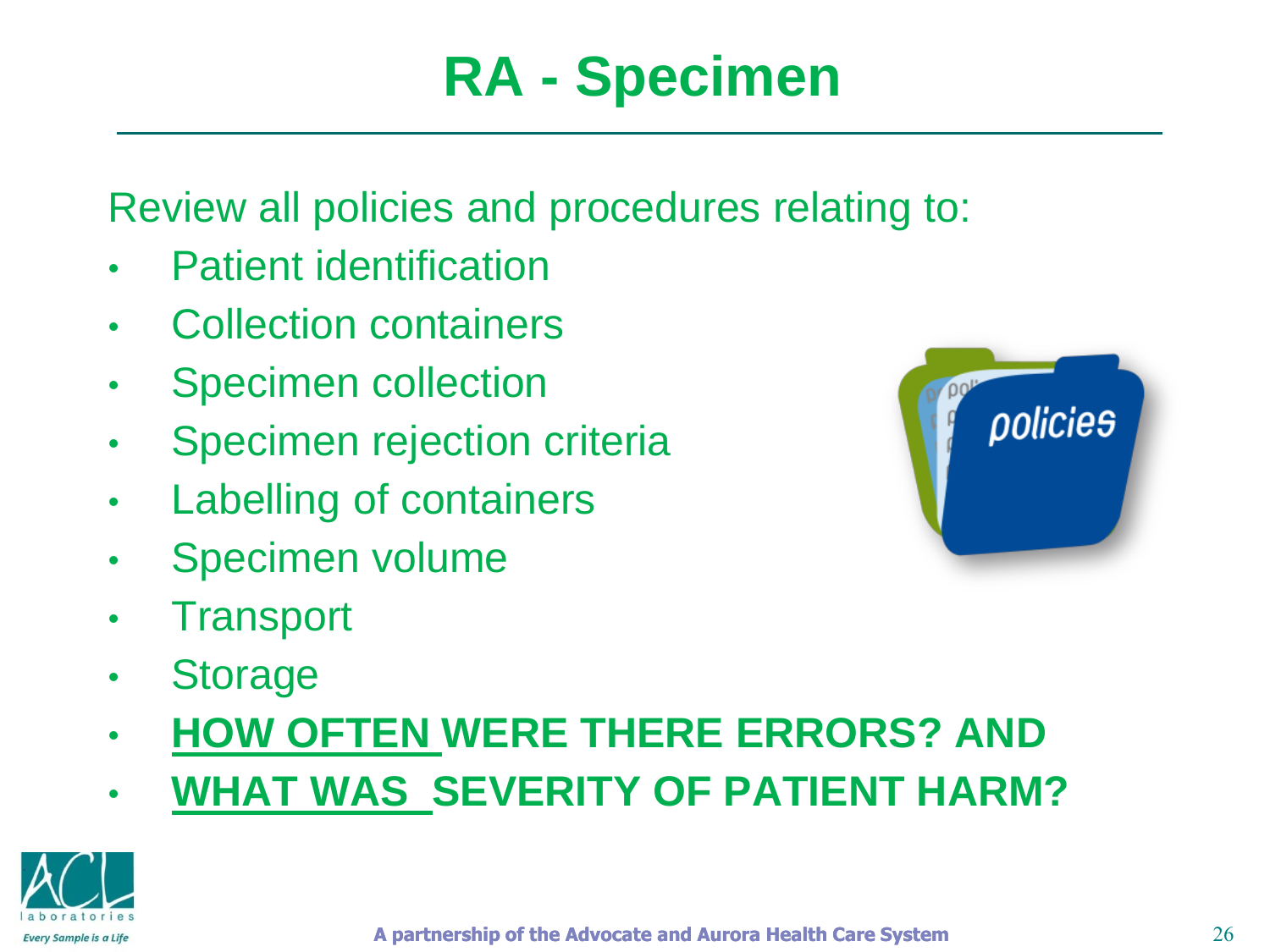# **RA – Environment**

Factors that may affect test system:

- Temperature review records
- Humidity review records
- Ventilation
- Electric are there power surges?
- Space If cramped, could test system be compromised?
- Noise / vibration
- Water quality does test system require DI water? If so, review those records
- **HOW OFTEN DID ISSUES OCCUR? AND WHAT WAS THE SEVERITY OF PATIENT HARM?**

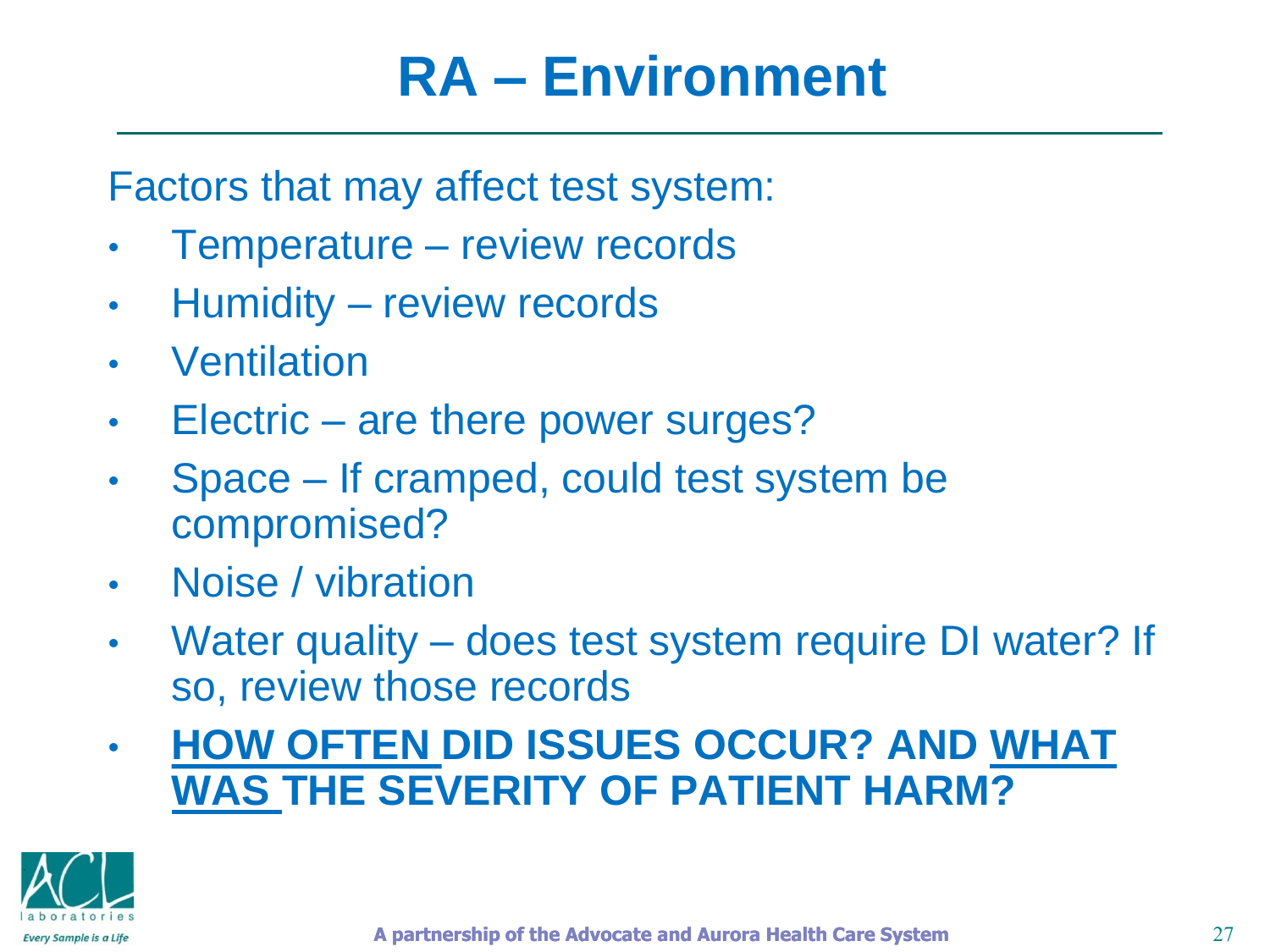# **RA – Testing Personnel**

Are there records / documentation for:

- Training checklists for each person trained to perform test?
- Competency assessment is there documentation for each person performing this test system or assay?
- Proficiency Testing is there PT for this test system and is there remedial action for unsatisfactory results? Is it reviewed?
- Staffing –
- **HOW OFTEN WERE THERE ISSUES? AND WHAT WAS THE SEVERITY TO PATIENT HARM?**



**A partnership of the Advocate and Aurora Health Care System**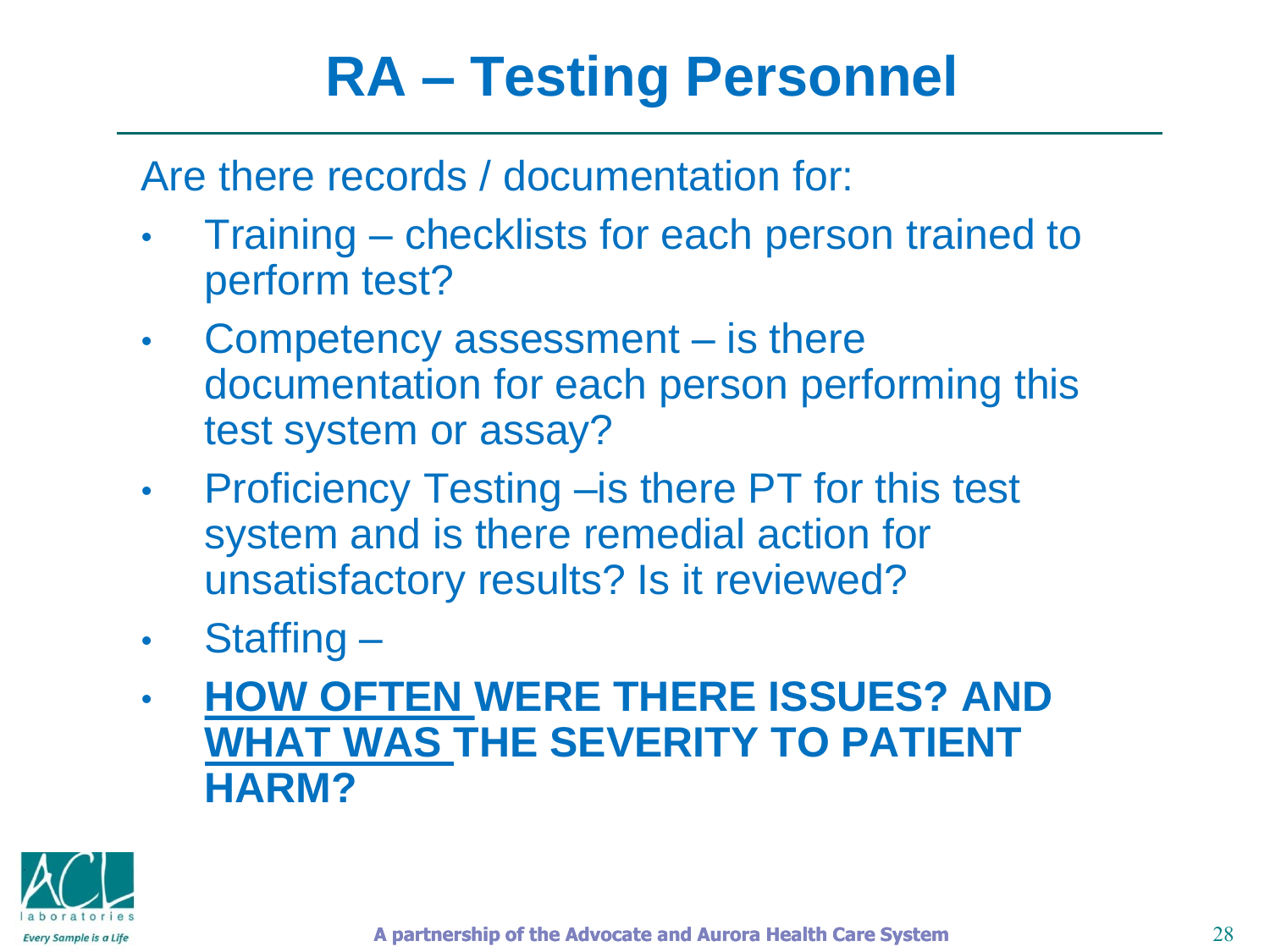# **RA - Reagents**

Reagent Integrity:

- Shipping and storage any documented issues?
- Expiration dates review policy and procedure any issues?
- Reagent preparation review policy and procedure – any issues?
- QC any issues?
- **HOW OFTEN WERE THERE ISSUES? AND WHAT WAS THE SEVERITY OF PATIENT HARM?**

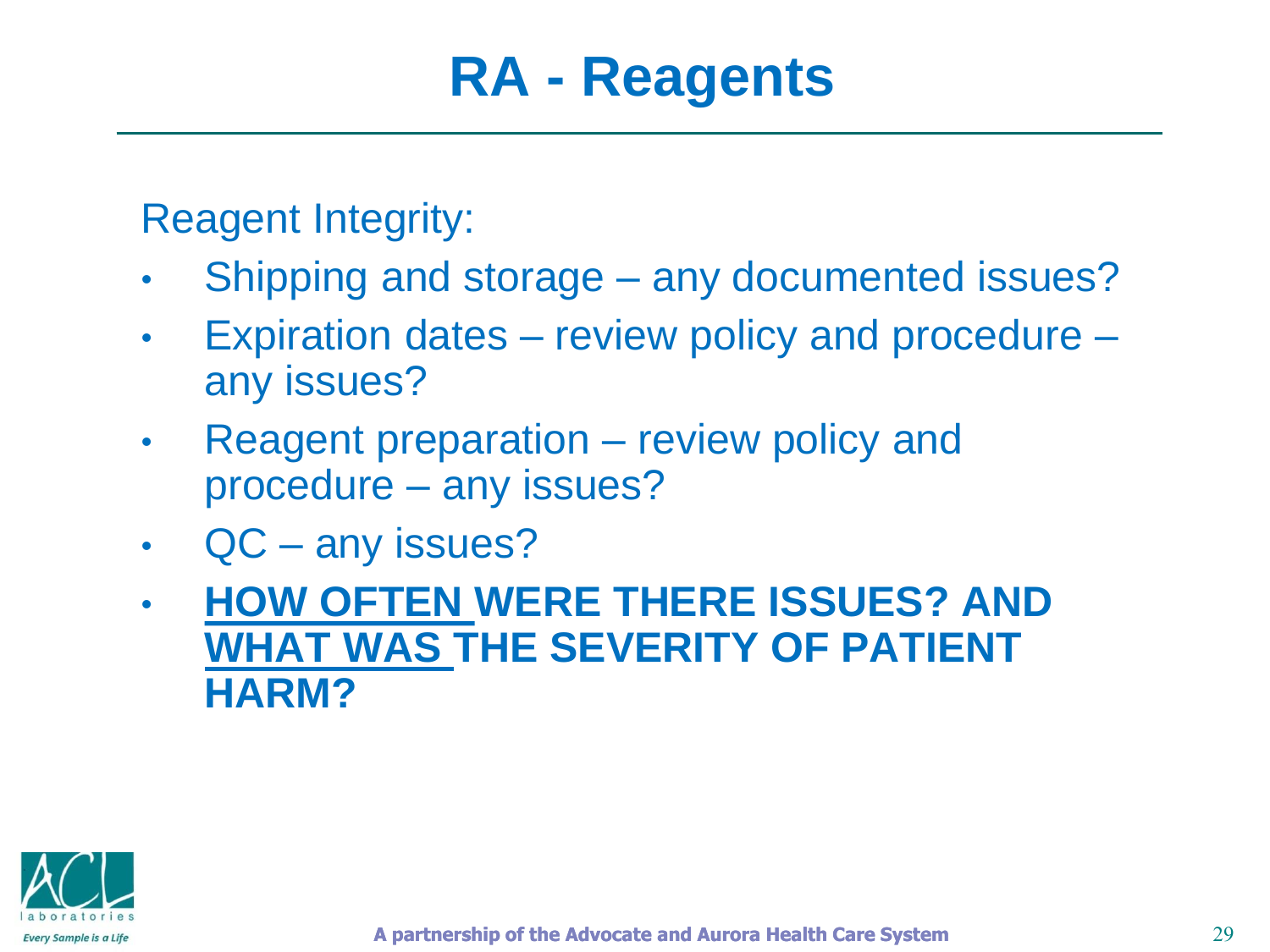# **RA – Test System**

Instrument / Assay:

- Software documentation of installs, validation data afterwards, any issues?
- Hardware or LIS interface any issues
- Contamination
- Maintenance review of all records, any trends or recurring issues?
- Proper specimen sampling any issues
- Calibration any issues
- QC any failures, review of all records
- **HOW OFTEN WERE THERE ISSUES? AND WHAT WAS THE SEVERITY OF PATIENT HARM?**

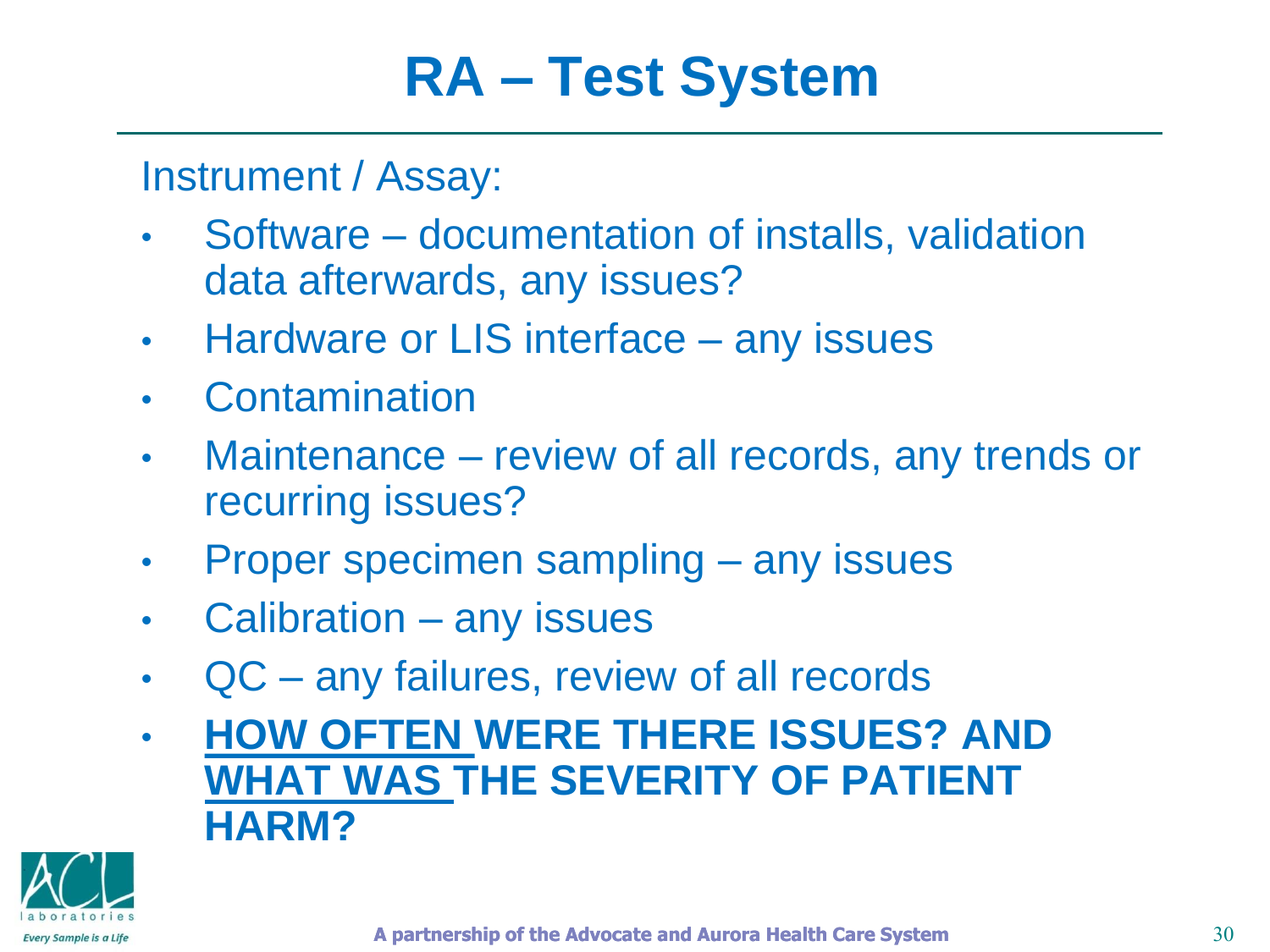# **RA – Test System**

#### Also review:

- Manufacturer's package insert what are the limitations of the test / assay
- What are the interfering substances?
- Verification/validation data review, any issues?
- Physician or client complaints

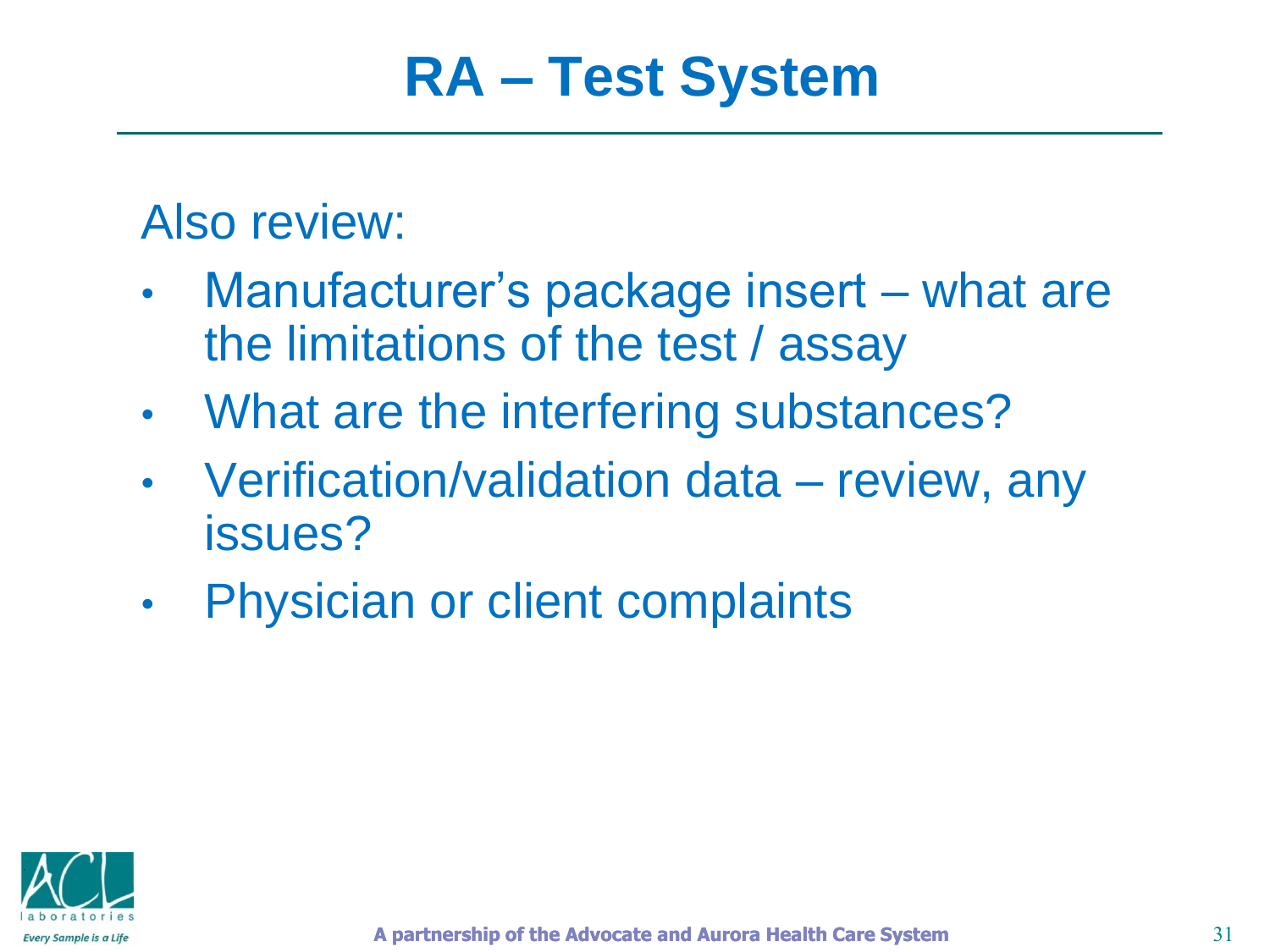Reported results:

- Transmission of results to Hospital Information Systems (HIS)
- Review of released results
- Clinician feedback
- **HOW OFTEN WERE THERE ISSUES? AND WHAT WAS THE SEVERITY OF PATIENT HARM?**

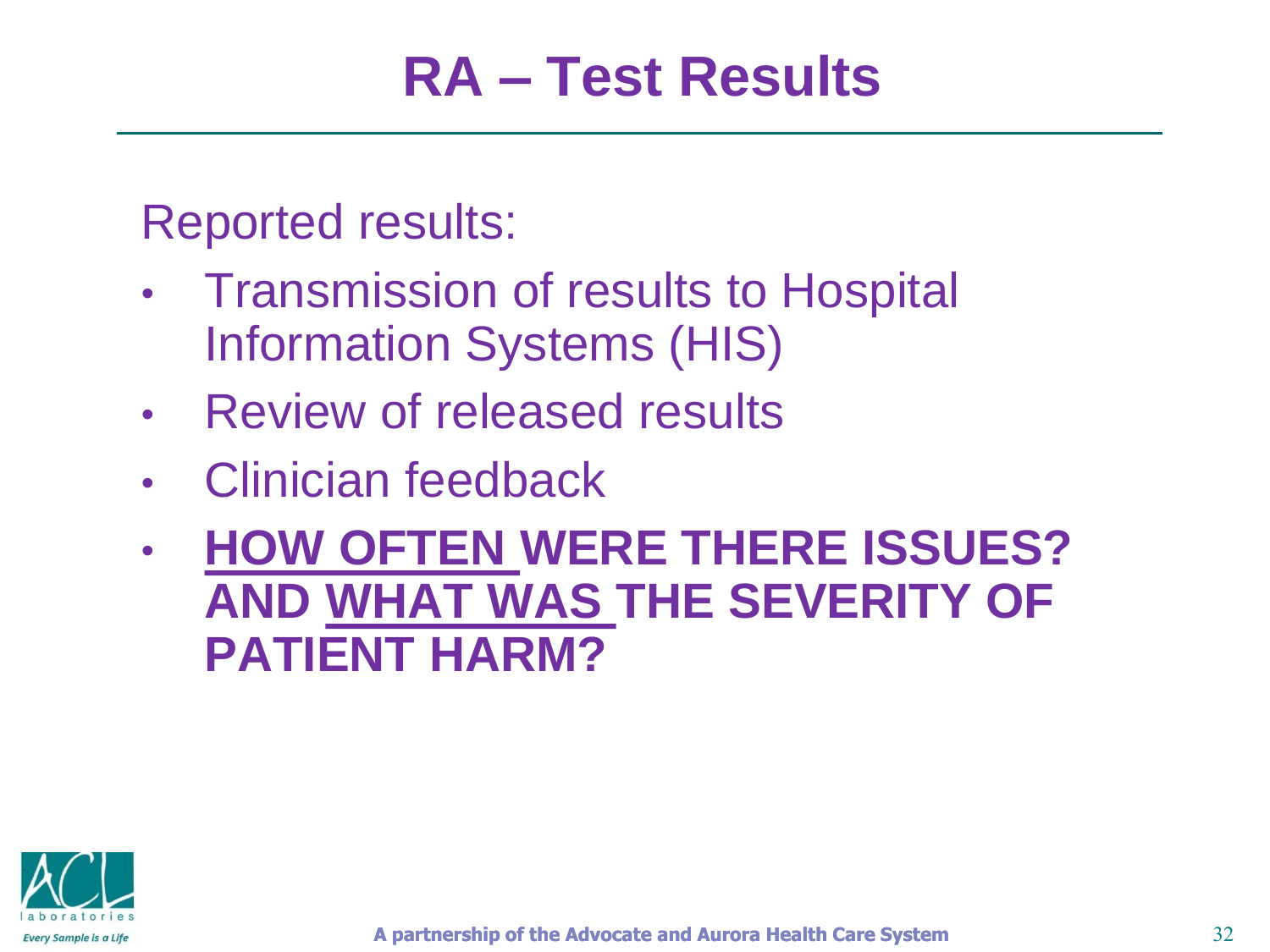# **RA - Risk Assessment**

After identifying all potential sources of risk/error for each of the five (5) or six (6) components:

• determine the "Frequency of occurrence" and the "Possible severity of harm" for each risk identified, based on documented records of failure or error

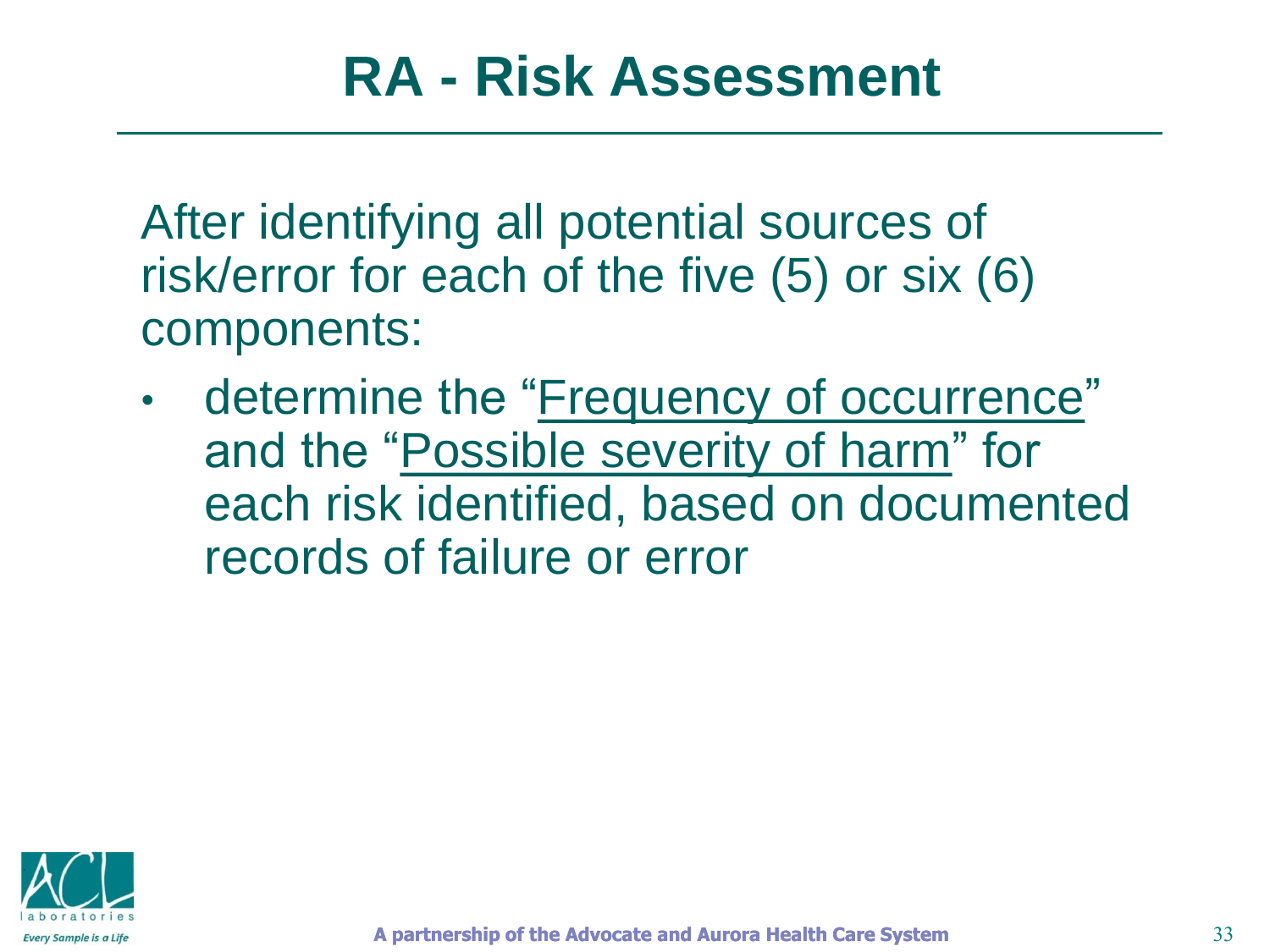# **RA - Risk Assessment**

- Why do you want to do this?
- Per CMS
- *"To conduct a risk assessment, the laboratory must identify the sources of potential failures and errors for a testing process, and evaluate the frequency and impact of those failures and sources of error."\**
- **CMS Ref: Survey and Certification: 13-54-CLIA,** August 16, 2013

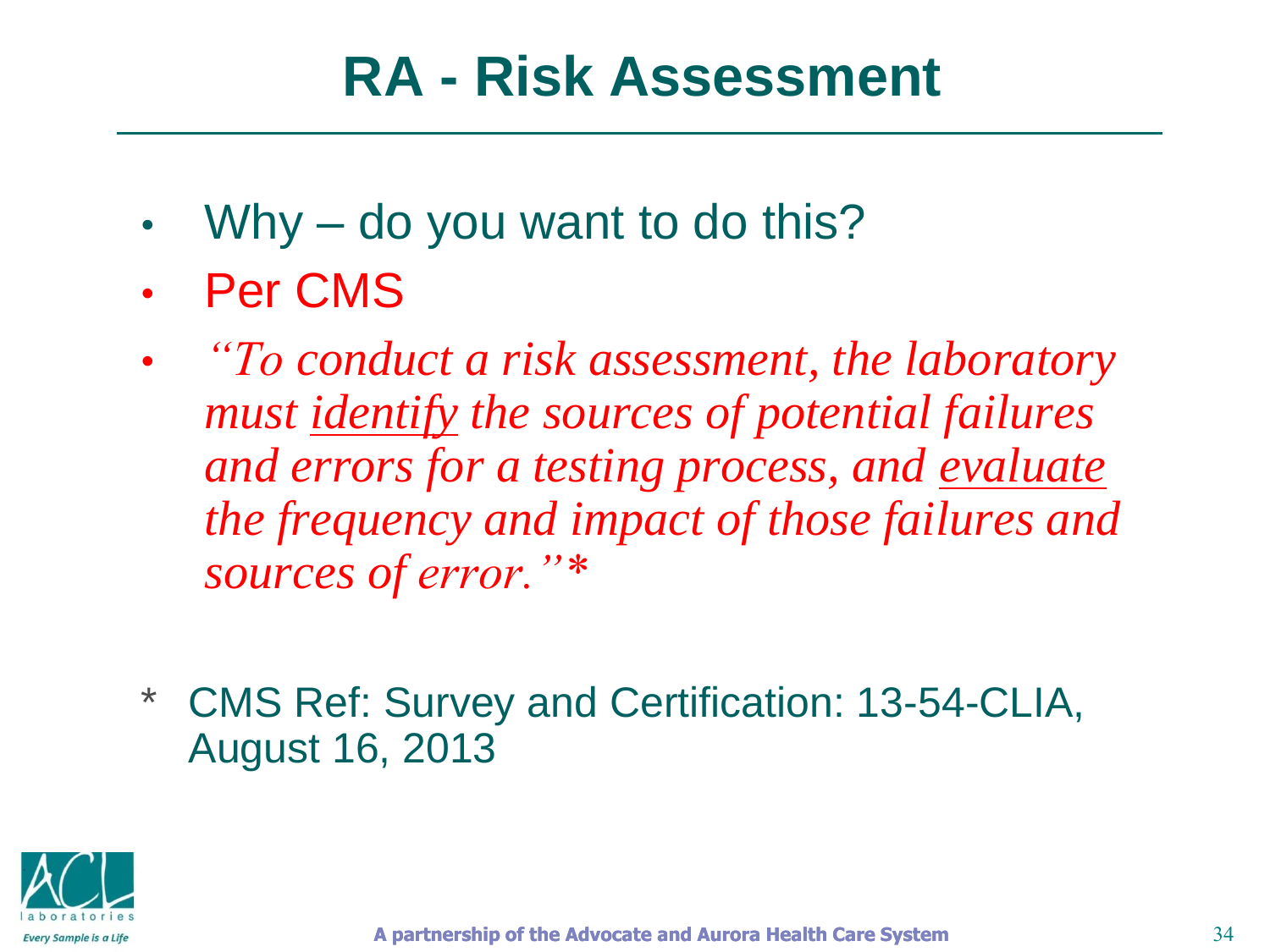# **RA – What Determines Frequency of Occurrence and Severity of Harm?**

Review all failure/error data, how many times in a week, month, year did a particular failure or error occur? Did it cause harm to the patient?

- Corrective action reports
- Proficiency Testing corrective action
- **Retraining of personnel**
- Temperature out-of-control records
- QC failures

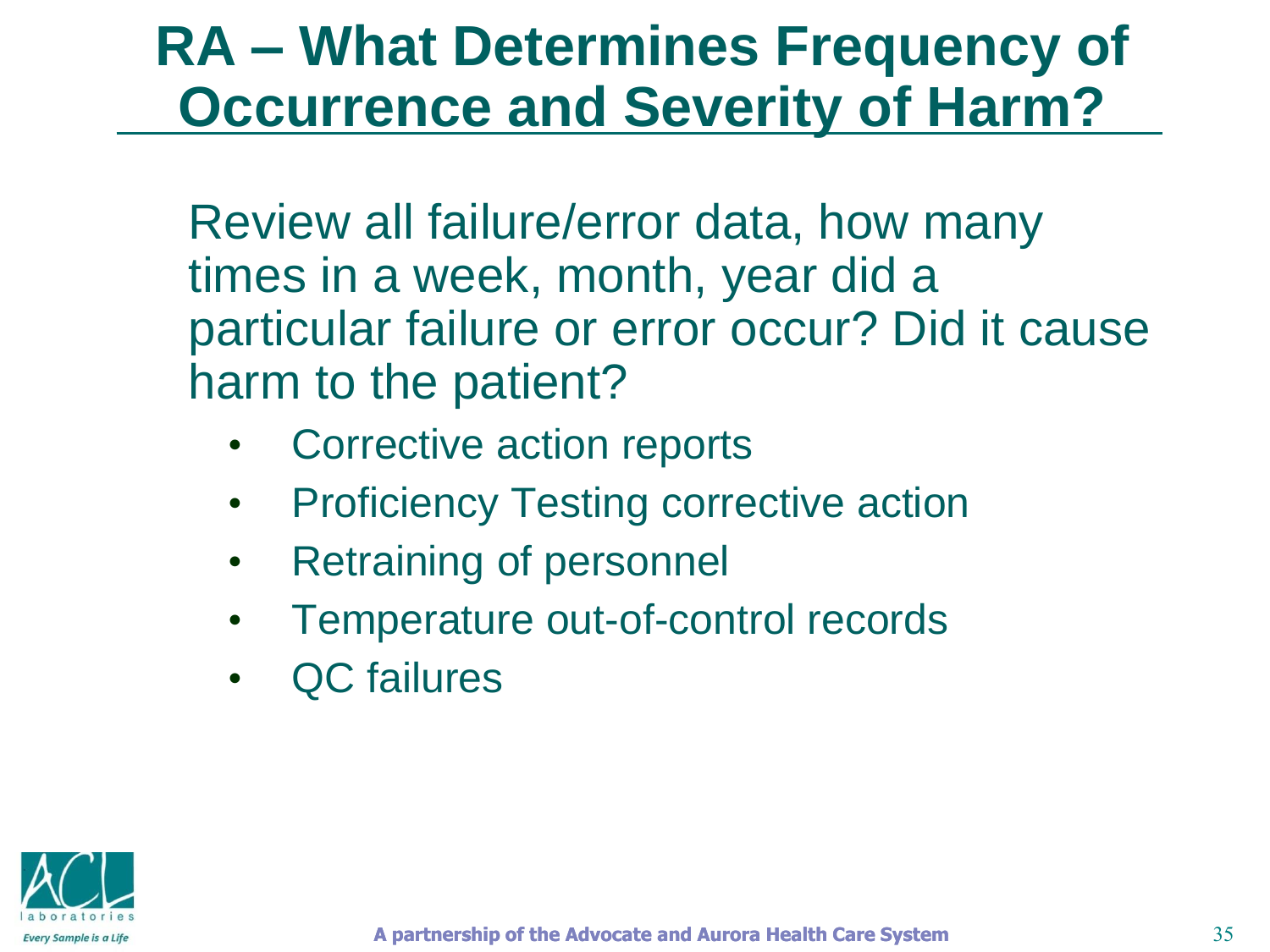# **Determining Risk**

• "Frequency of occurrence"

> How often does this error occur? Review all data to determine frequency

• "Severity of harm"

> When error occurred, what was the harm to the patient or possible harm that could be to the patient?

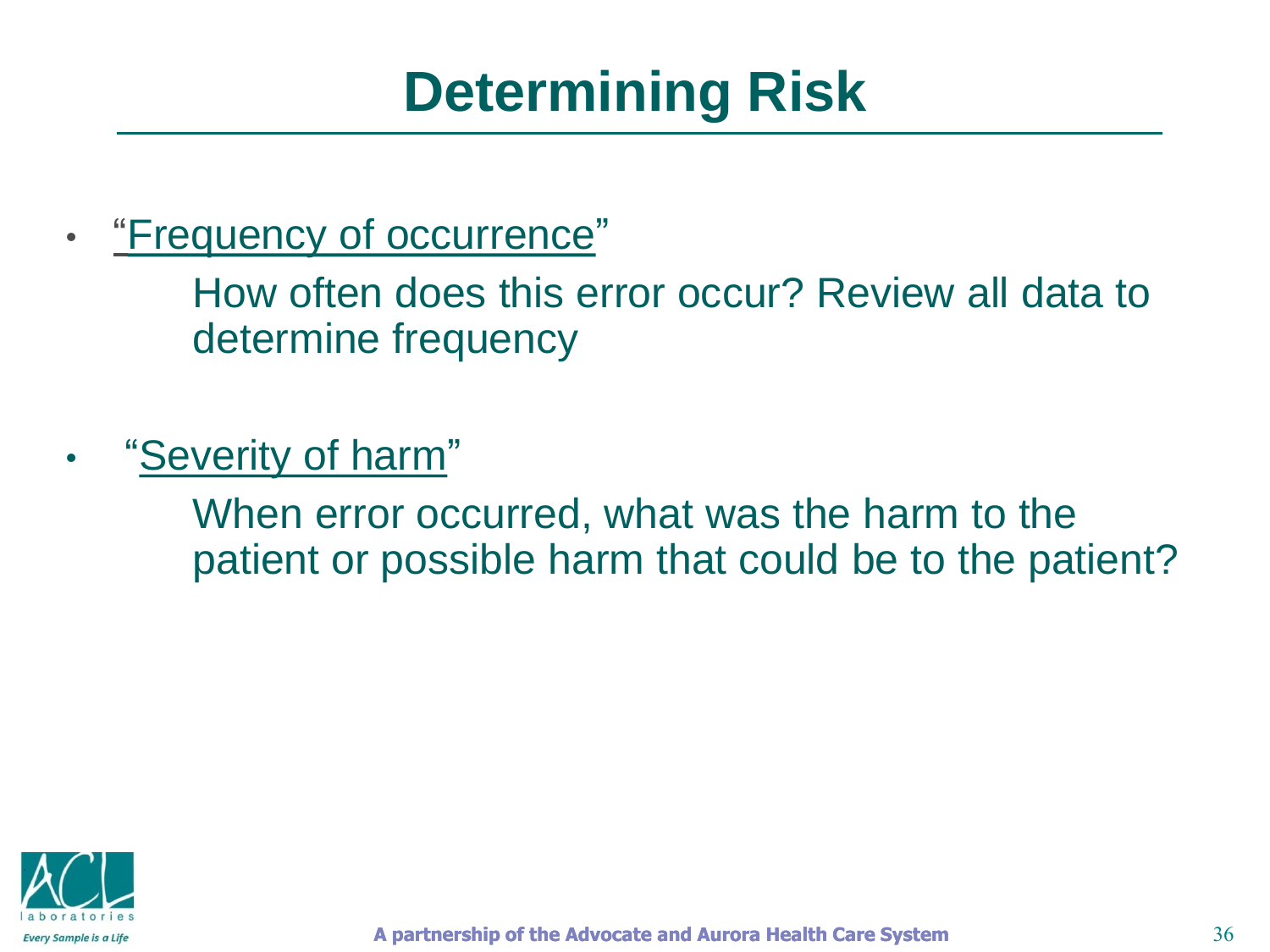# **Determining Risk – Example 4 levels**

| <b>Frequency of</b><br><b>Occurrence</b> | <b>Severity of Harm</b>                                                     |
|------------------------------------------|-----------------------------------------------------------------------------|
| Unlikely (once /2-3 yrs)                 | <b>Negligible (temporary</b><br>discomfort)                                 |
| Occasional (1/yr)                        | Minor (temporary injury; not<br>requiring medical intervention)             |
| Probable (1/mo)                          | Serious (impairment requiring<br>medical intervention)                      |
| Frequent (1/wk)                          | <b>Critical (permanent</b><br>impairment requiring medical<br>intervention) |

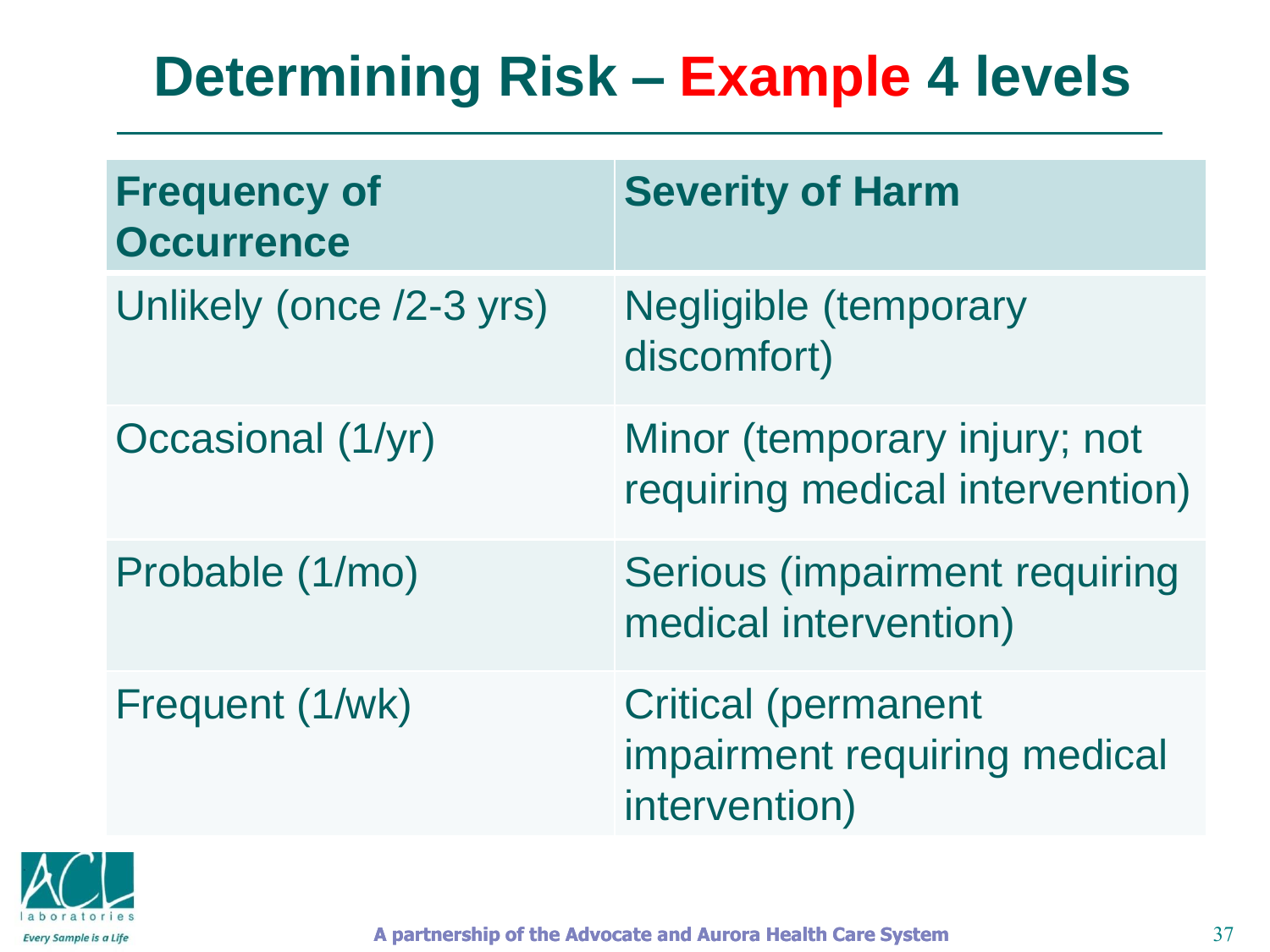# **Determining Risk – Example 5 levels**

| <b>Frequency of Occurrence Severity of Harm</b> |                                                                          |
|-------------------------------------------------|--------------------------------------------------------------------------|
| Rare (once /2-3 yrs)                            | <b>Negligible (temporary</b><br>discomfort)                              |
| Unlikely (1/yr)                                 | Minor (temporary injury; not<br>requiring medical intervention)          |
| Possible (1/mo)                                 | Moderate (may require medical<br>intervention)                           |
| Likely (2/mo)                                   | Serious (impairment requiring<br>medical intervention)                   |
| Almost certain (1/wk)                           | <b>Critical (permanent impairment</b><br>requiring medical intervention) |

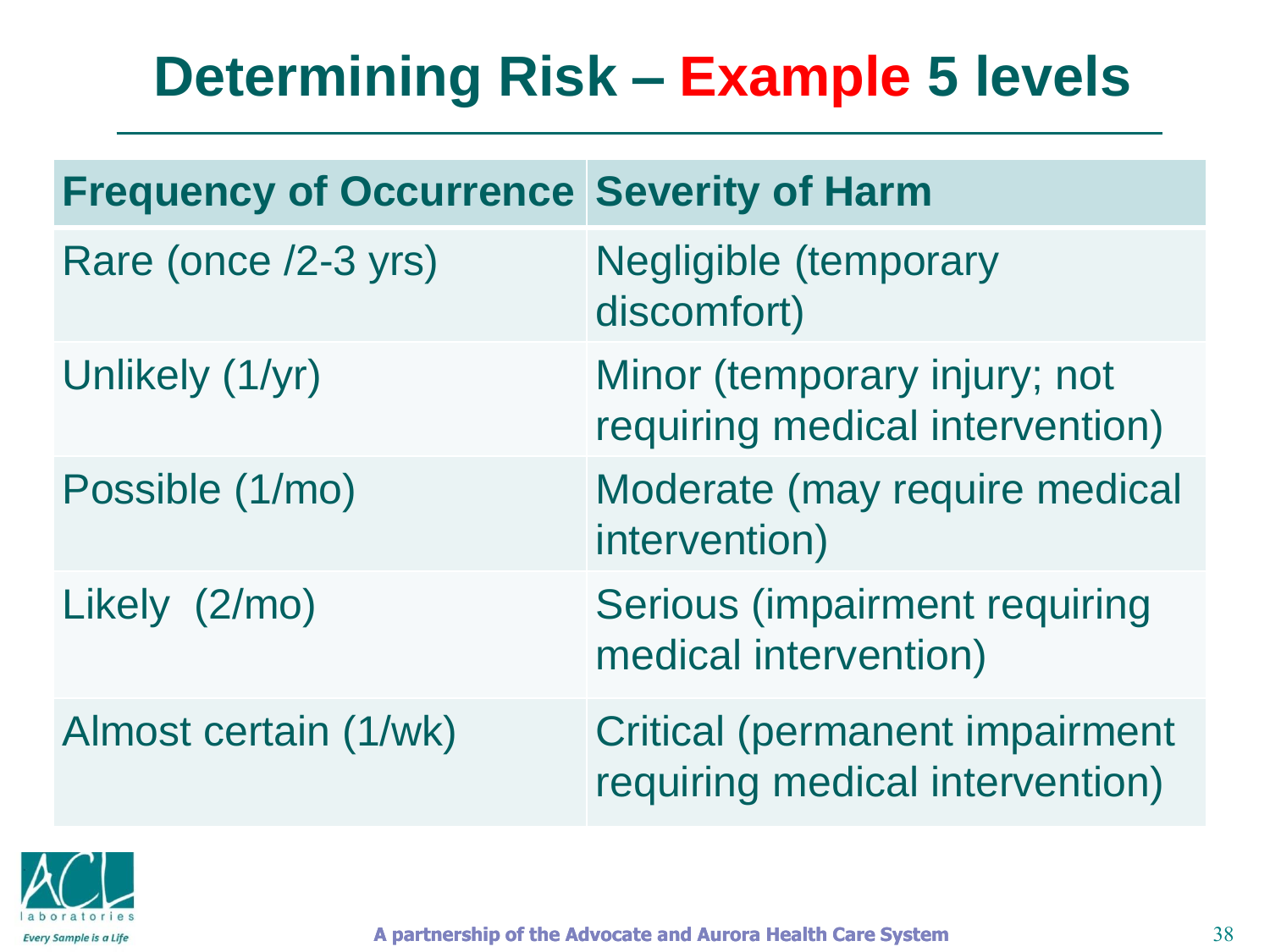# **Risk Matrix from CLSI EP-23**

#### **Severity of harm (Impact)**

| <b>Probability</b><br>of harm<br>(Frequency) | Negligible     | <b>Minor</b>            | <b>Serious</b> | <b>Critical</b> | Catastrophic |
|----------------------------------------------|----------------|-------------------------|----------------|-----------------|--------------|
| Frequent                                     | U              | U                       | U              | U               | U            |
| Probable                                     | $\overline{A}$ | U                       | $\cup$         | $\cup$          | $\cup$       |
| Occasional                                   | $\overline{A}$ | $\overline{A}$          | $\overline{A}$ | U               | $\cup$       |
| Remote                                       | $\overline{A}$ | $\overline{A}$          | $\overline{A}$ | U               | $\cup$       |
| Improbable                                   | $\overline{A}$ | $\overline{\mathsf{A}}$ | $\overline{A}$ | $\mathsf{A}$    | $\mathsf{A}$ |

 $A = Acceptable risk$   $U = Unacceptable risk$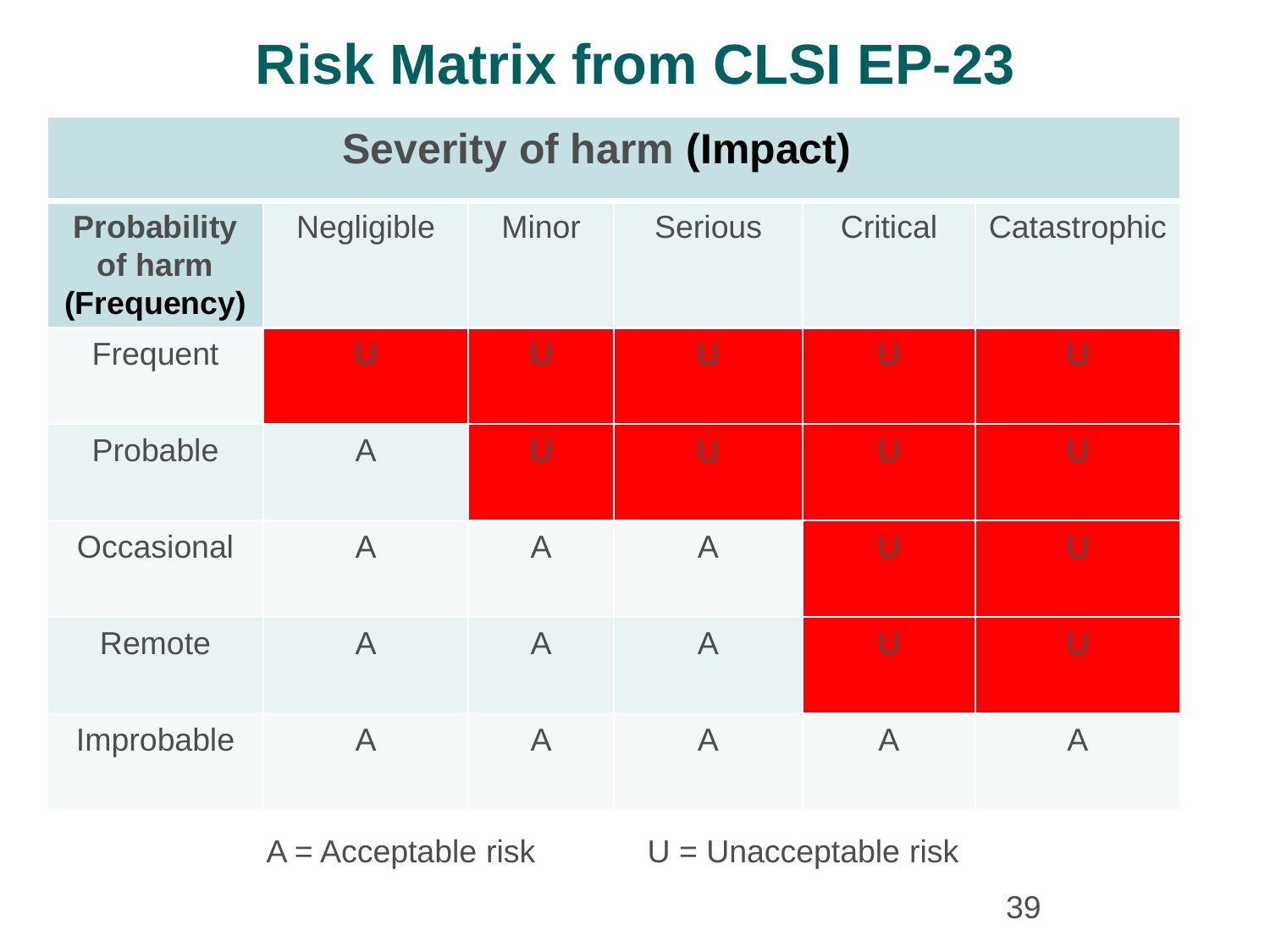# **Risk Assessment Table**

- The following table is an example of how to present the risk. Table/grid represents each of the five or six components and the
	- $\triangleright$  identified related risk/error
	- $\triangleright$  frequency of occurrence and
	- $\triangleright$  severity of harm
	- $\triangleright$  Measures to control risk
	- **▶ Relevant SOP**

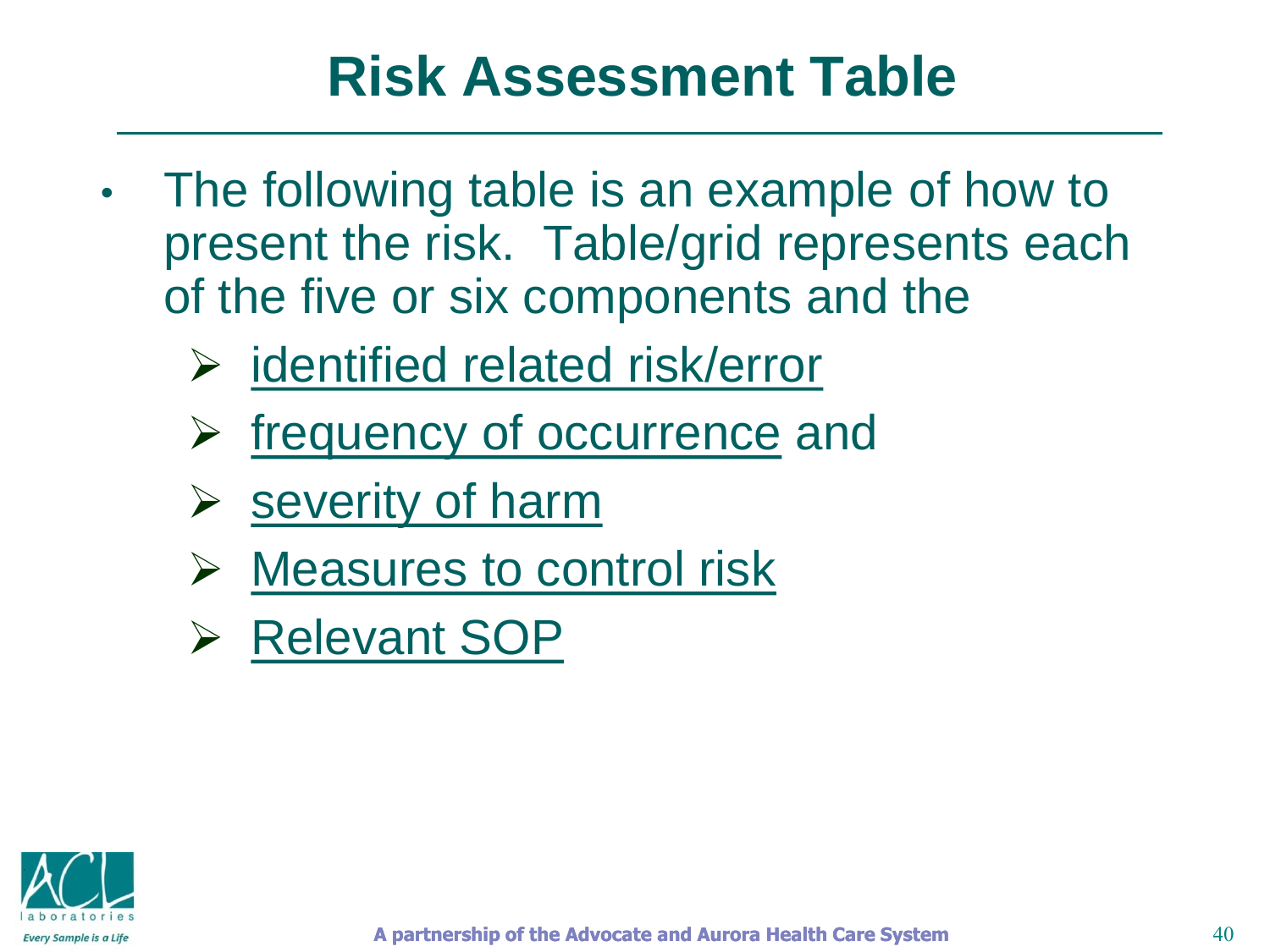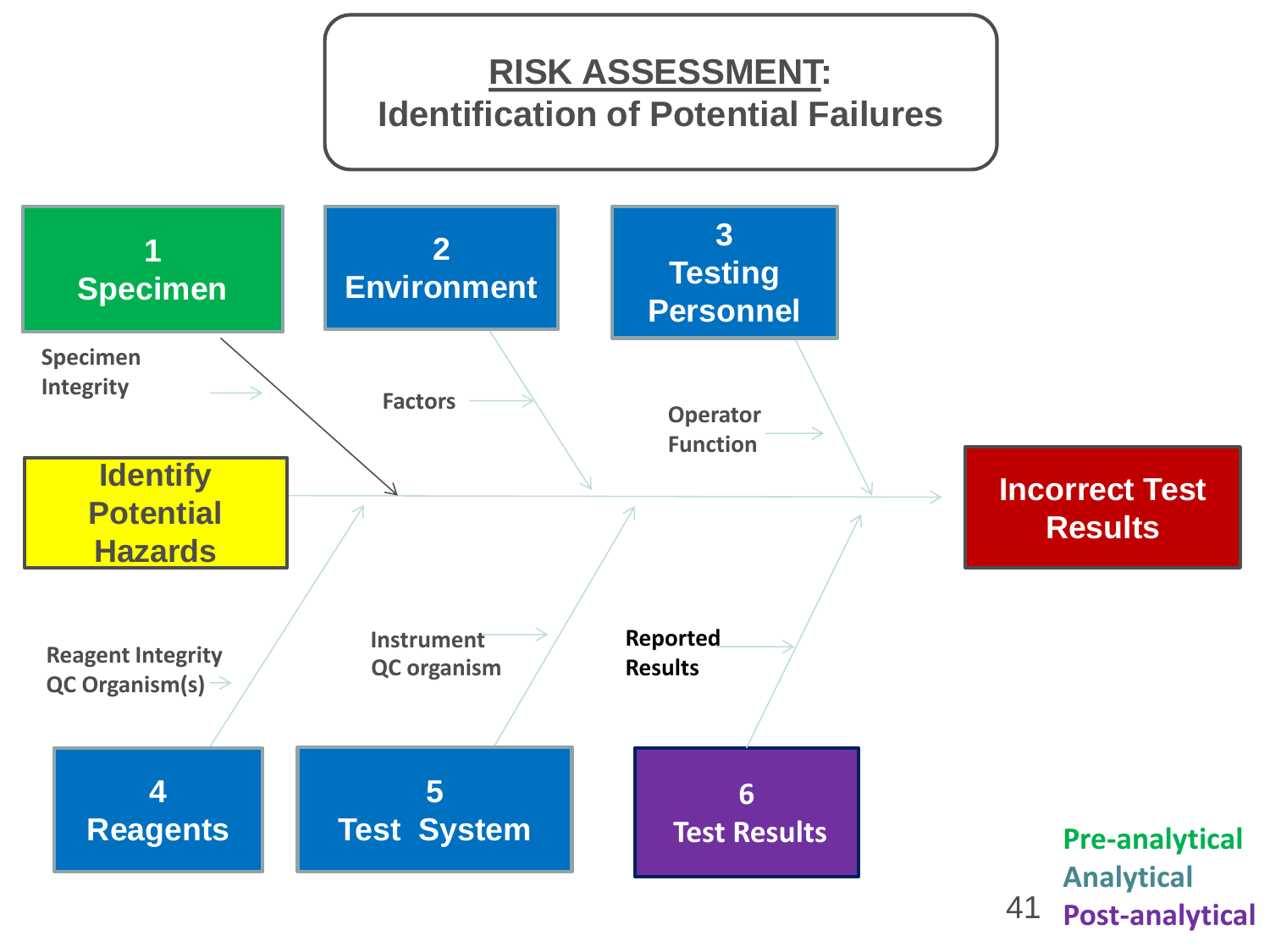# **Risk Assessment – Specimen EXAMPLE of TABLE FORMAT**

| <b>Specimen</b> | <b>Frequency</b><br><b>of</b><br><b>Occurrence</b> | <b>Severity</b><br><b>of</b><br><b>Harm</b> | <b>Measures to</b><br><b>control risk</b> | <b>Relevant</b><br><b>SOP</b> |
|-----------------|----------------------------------------------------|---------------------------------------------|-------------------------------------------|-------------------------------|
| List each risk  | List                                               | List                                        | List how risk will be                     | Reference                     |
| identified      | frequency of degree of controlled                  |                                             |                                           | <b>SOP that</b>               |
|                 | occurrence                                         | severity                                    |                                           | support                       |
|                 |                                                    | of harm                                     |                                           | control                       |
|                 |                                                    |                                             |                                           | measure                       |

Repeat this process for each component and all risks identified under that component

**Every Sample is a Lif** 

- **UNACCEPTABLE** risks **must** be included in Quality Control Plan
- **ACCEPTABLE** risks may be included in the Quality Control Plan at the discretion of the Laboratory Director.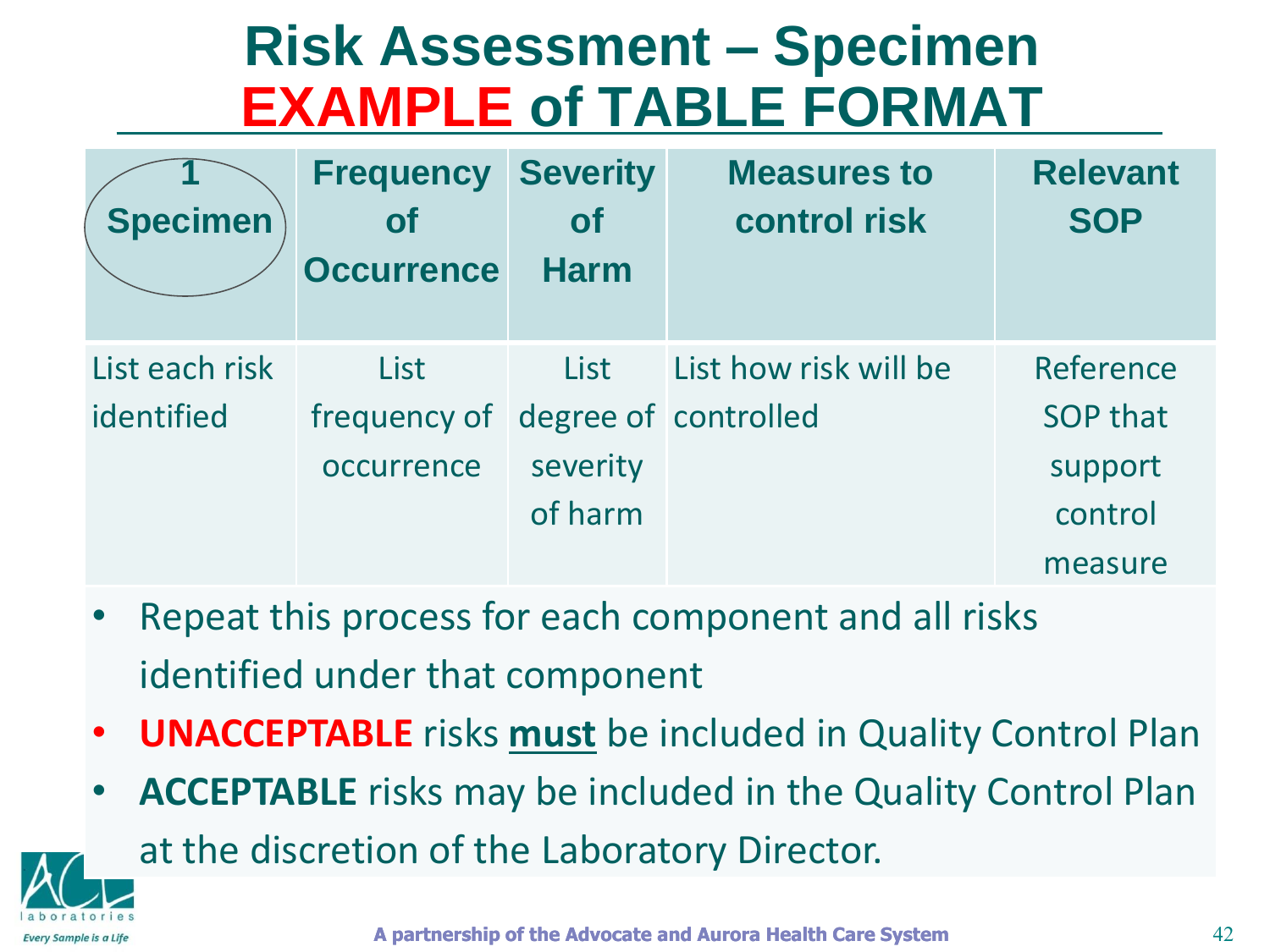# **Individualized Quality Control Plan (IQCP)**



**Every Sample is a Life** 

**A partnership of the Advocate and Aurora Health Care System**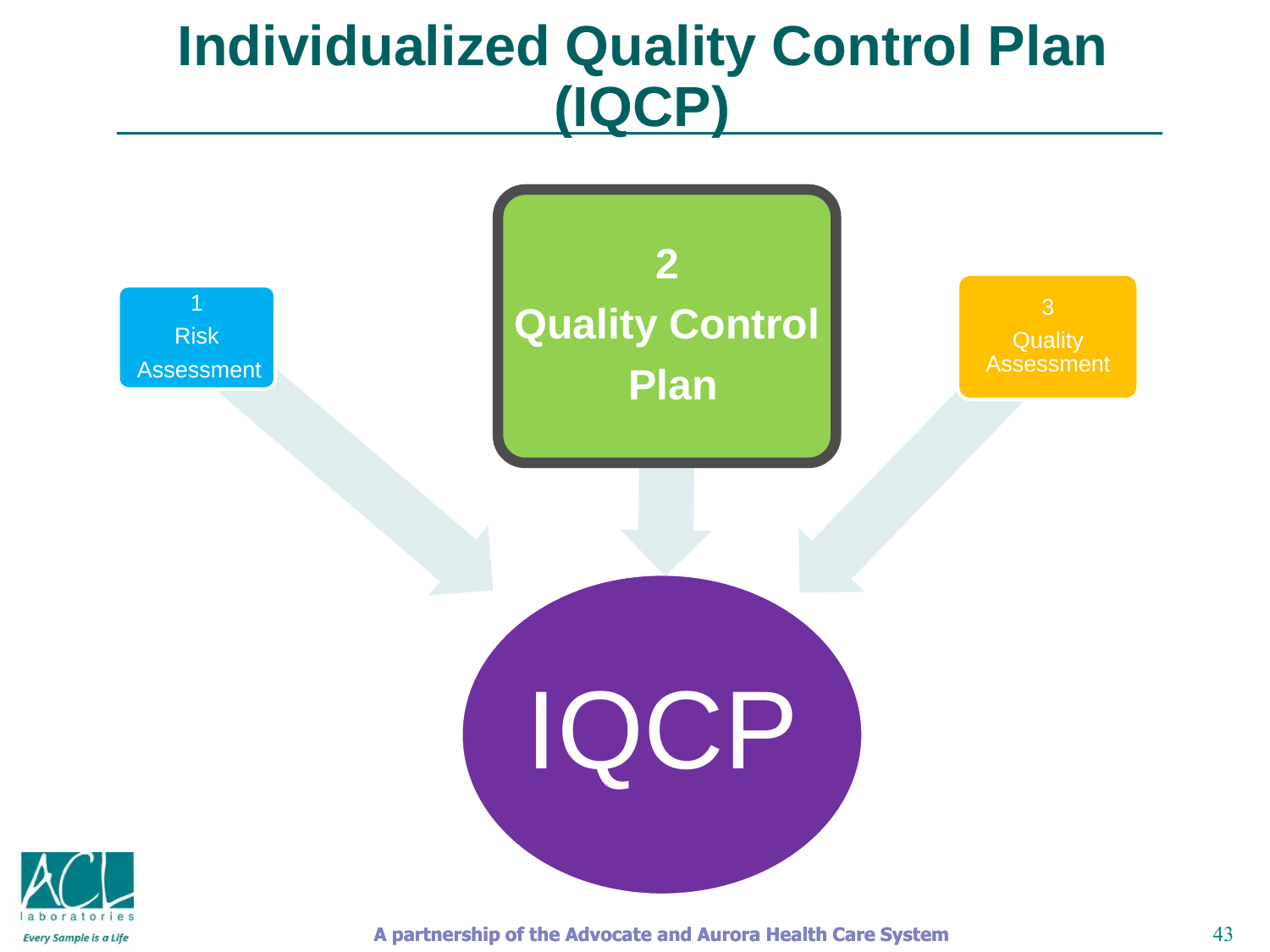# **Quality Control Plan (QCP)**

- Resulting "Risk Assessment" is then used to develop the Quality Control Plan (QCP)
- Risks identified as UNACCEPTABLE must be included in QCP and address:
	- **EXAGORY FIGURE 2** FIGURE 2 PHOW will these risks be controlled?
	- How often does QC need to be performed based on the potential risks identified?
	- What QC material needs to be used? What is the criteria for QC acceptability?

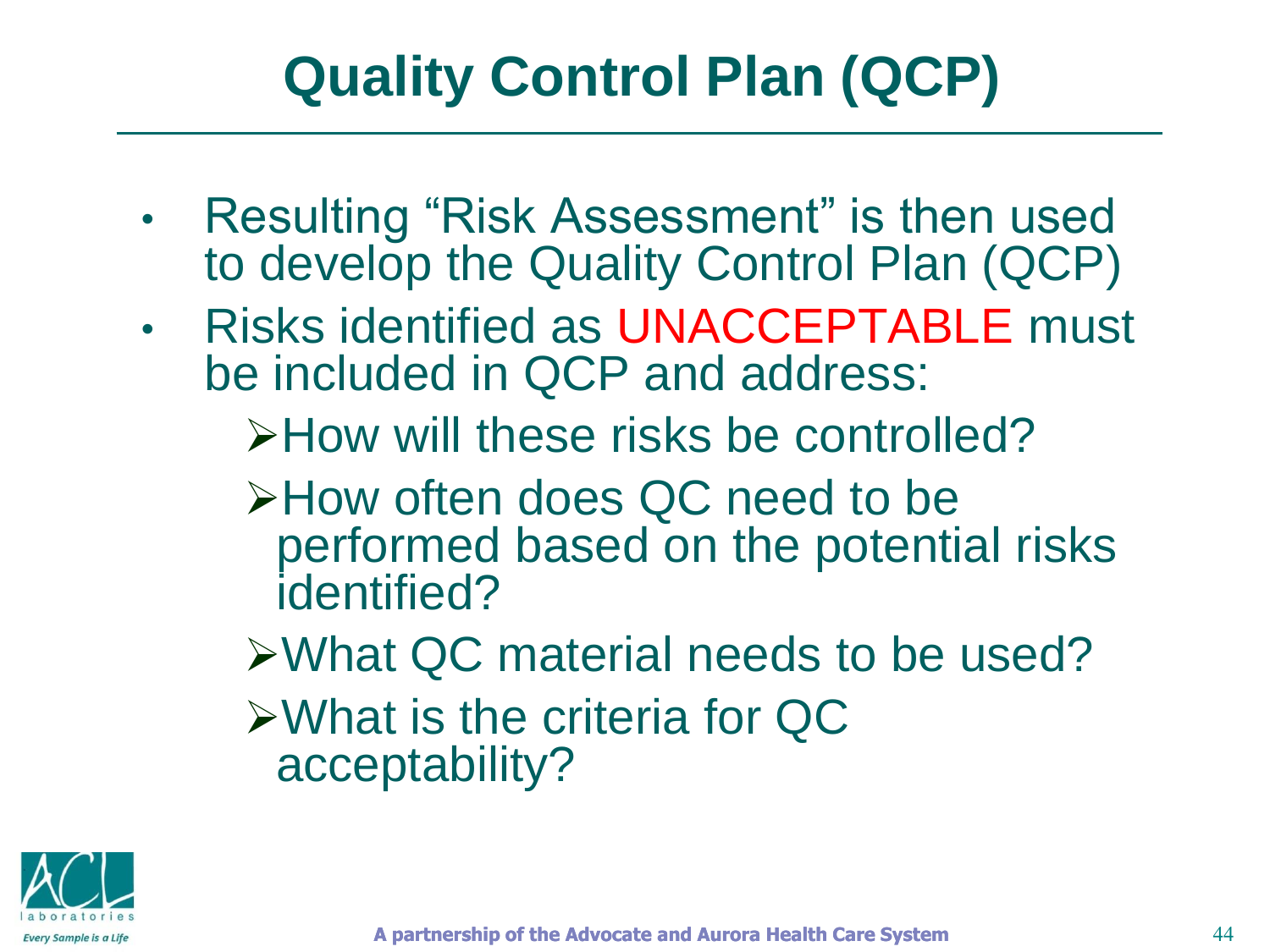# **Quality Control Plan (QCP) What Is It?**

Document (or chart/table) that describes practices, resources, and procedures used to control the quality of a test system.

- Must monitor accuracy and precision of test performance
- **MUST include:**
	- **number of QC,**
	- **type of QC,**
	- **frequency of QC and**
	- **define criteria for acceptability of QC**
- MUST have Lab Director's review, approval, signature (this cannot be delegated)
- NOTE: Lab Director is the name on the lab CLIA license

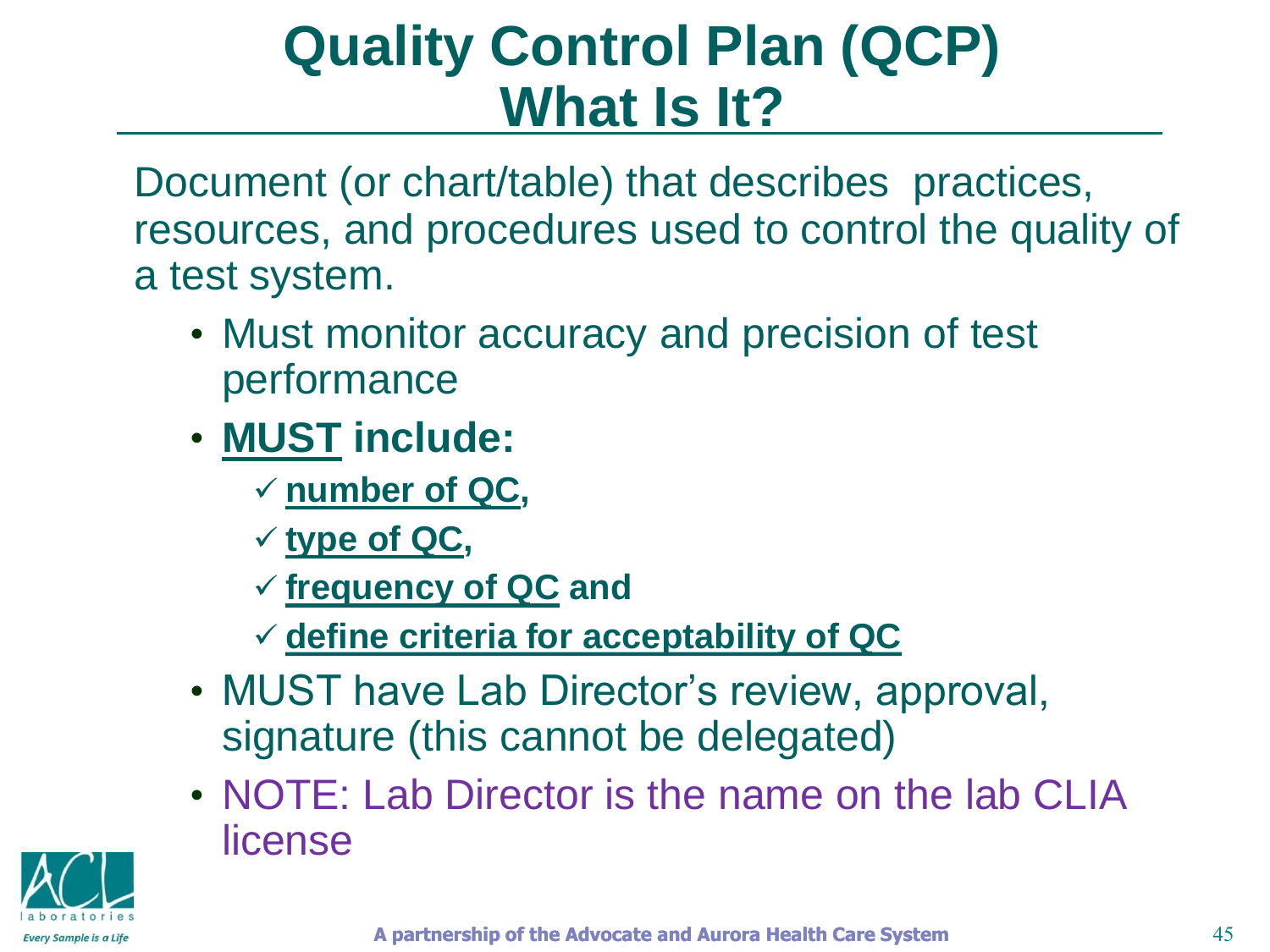# **Individualized Quality Control Plan (IQCP)**





**A partnership of the Advocate and Aurora Health Care System**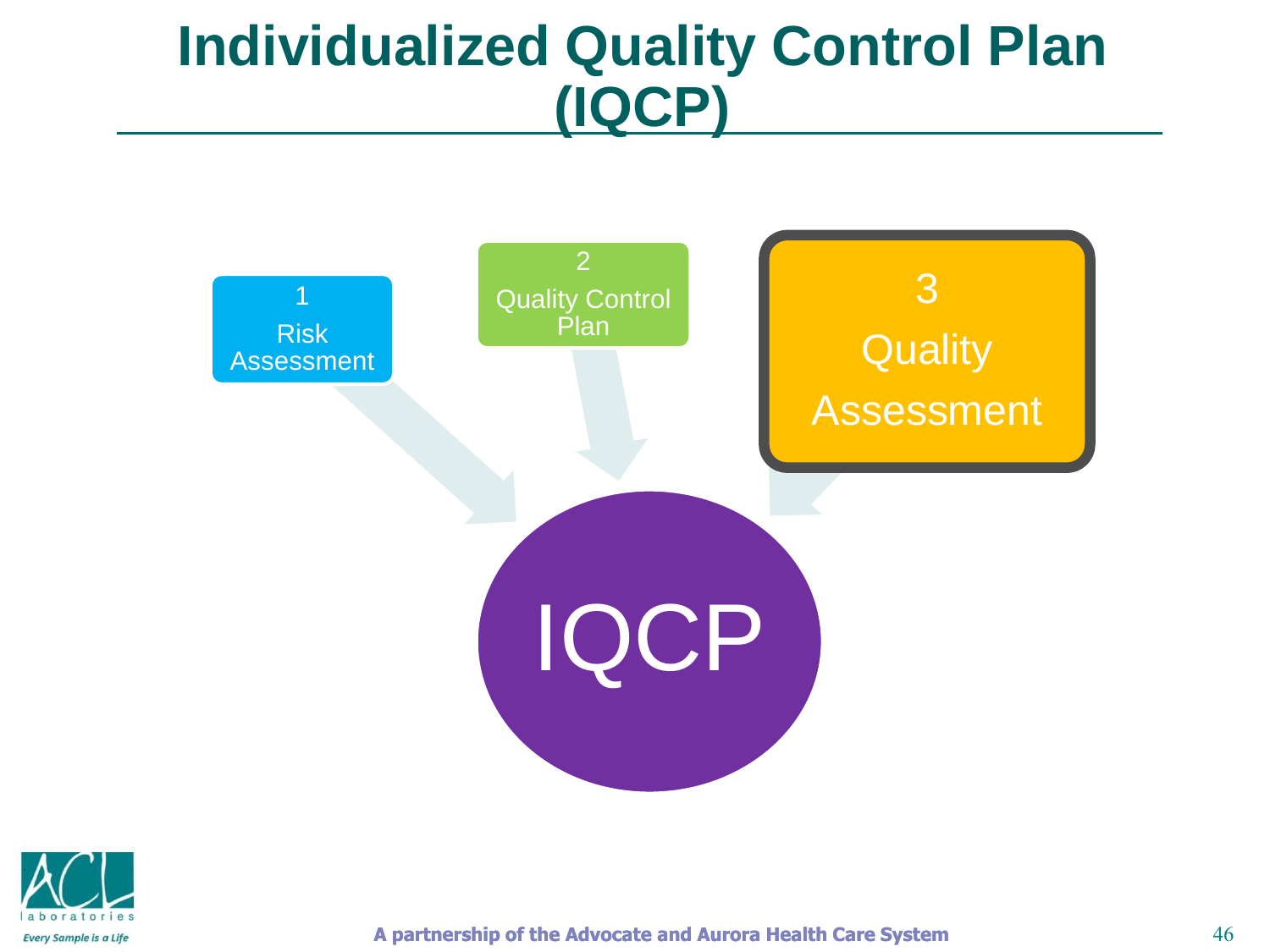# **Quality Assessment - Overview**

Laboratory must establish a review system for on-going monitoring of effectiveness of their QCP.

Monitoring must include at least the following:

- **Specimens**
- **Testing personnel**
- **Testing environment**
- **Test reagents**
- **Test system**

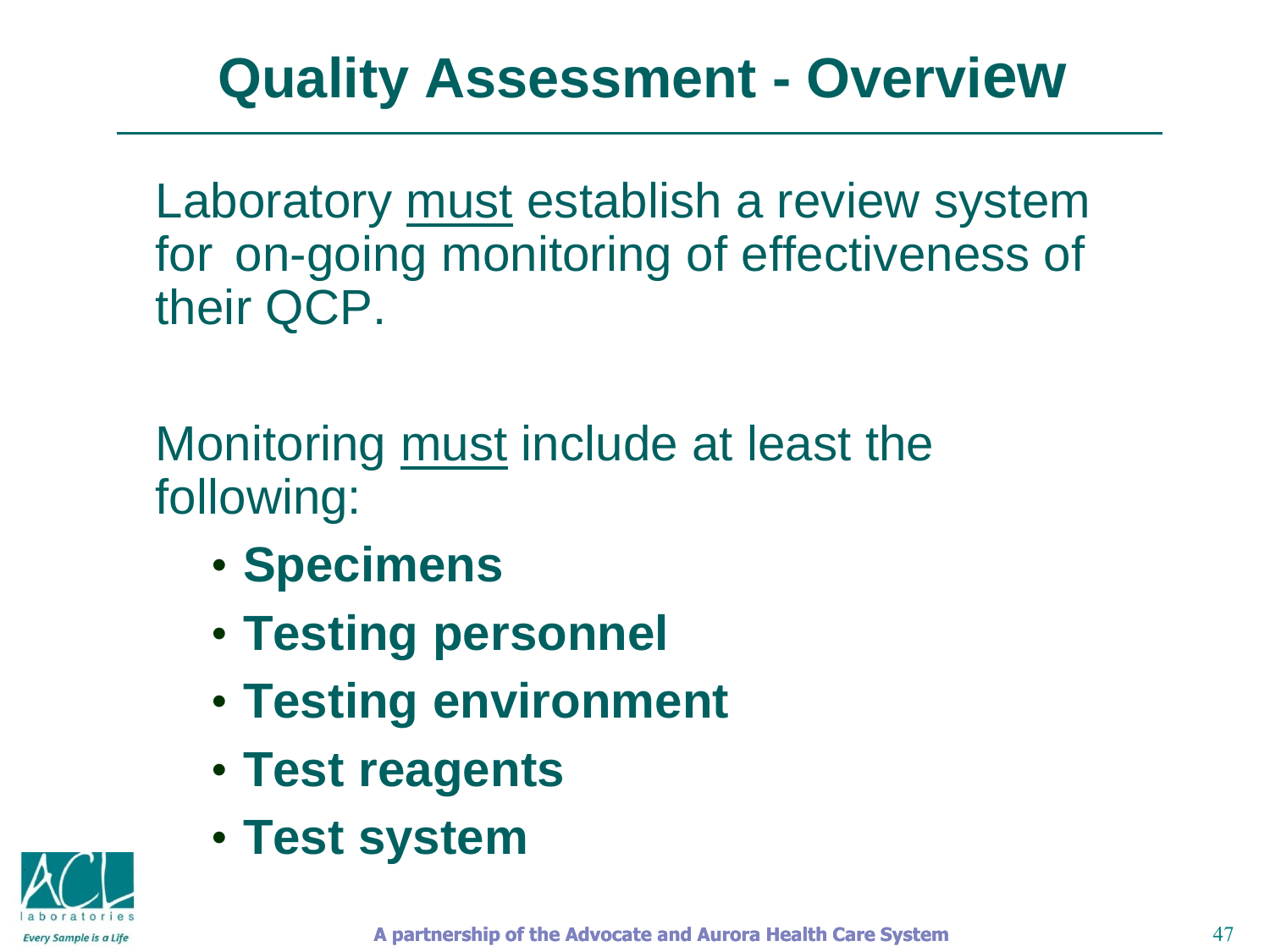# **Quality Assessment – Overview (cont)**

When a testing process failure is discovered, lab must conduct and document an investigation to:

- $\triangleright$  Identify cause of the failure,
- $\triangleright$  its impact on patient care, and
- $\triangleright$  make appropriate modifications to their **QCP**
- $\triangleright$  Modifications will need review and approval by Lab Director
- ▶ QCP signed / dated again

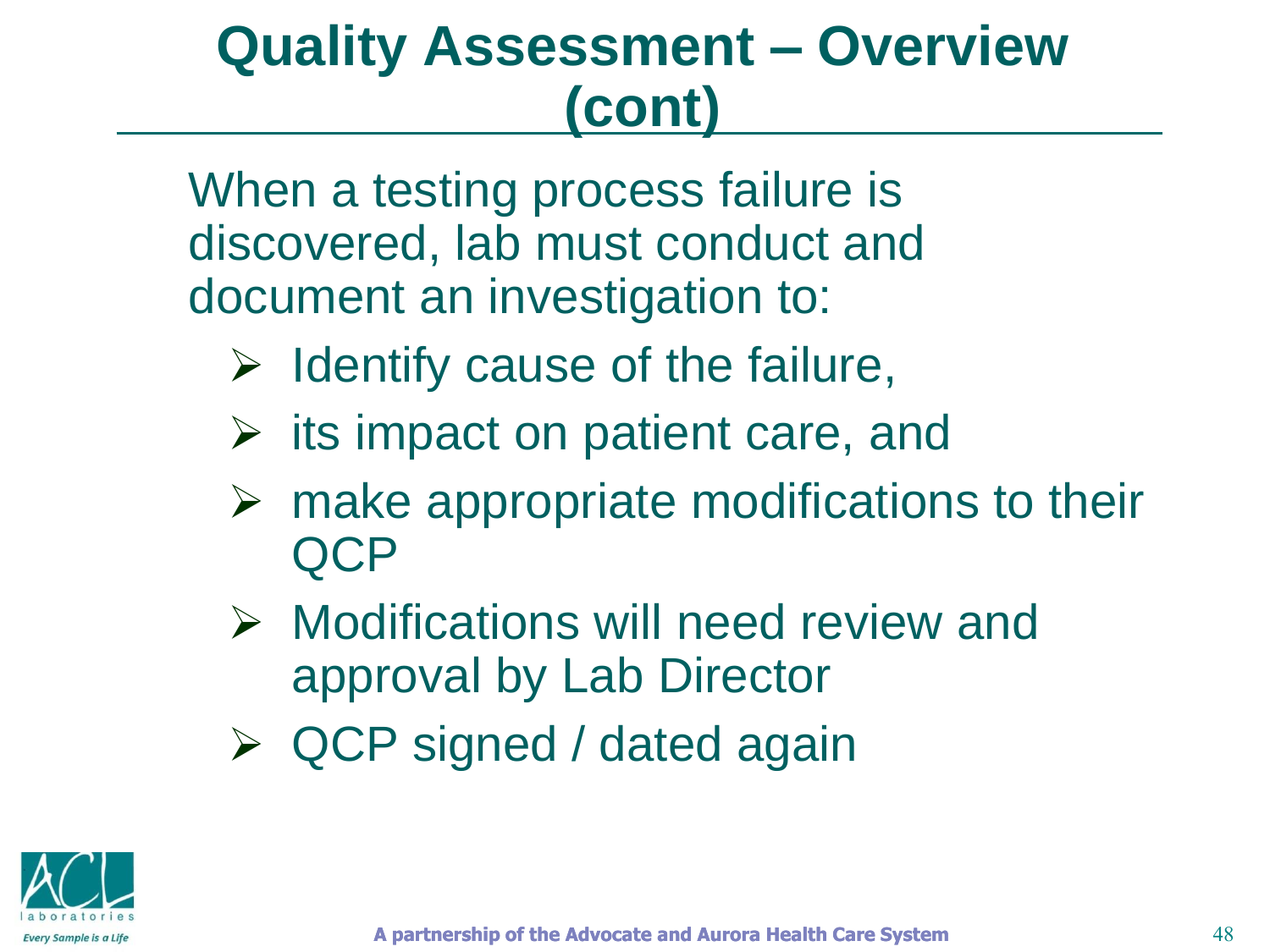# **Individualized Quality Control Plan (IQCP)**





**A partnership of the Advocate and Aurora Health Care System**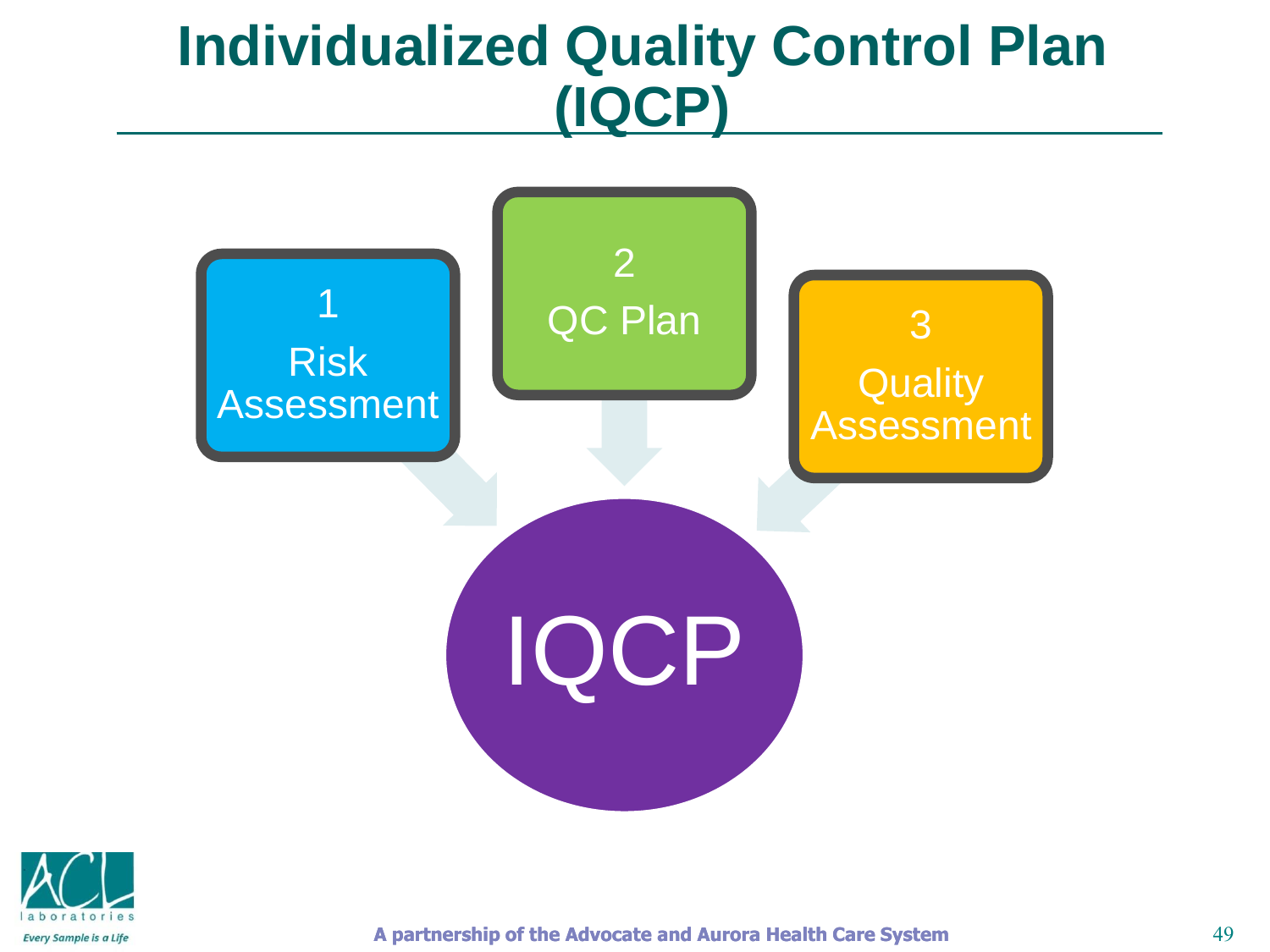#### **References**

- CLIA Advance copy-revised Appendix C- Survey Procedures and Interpretive Guidelines for Laboratories and Laboratory Services, Jan 9, 2015
- CMS Ref: Survey and Certification: 13-54-CLIA, August 16, 2013